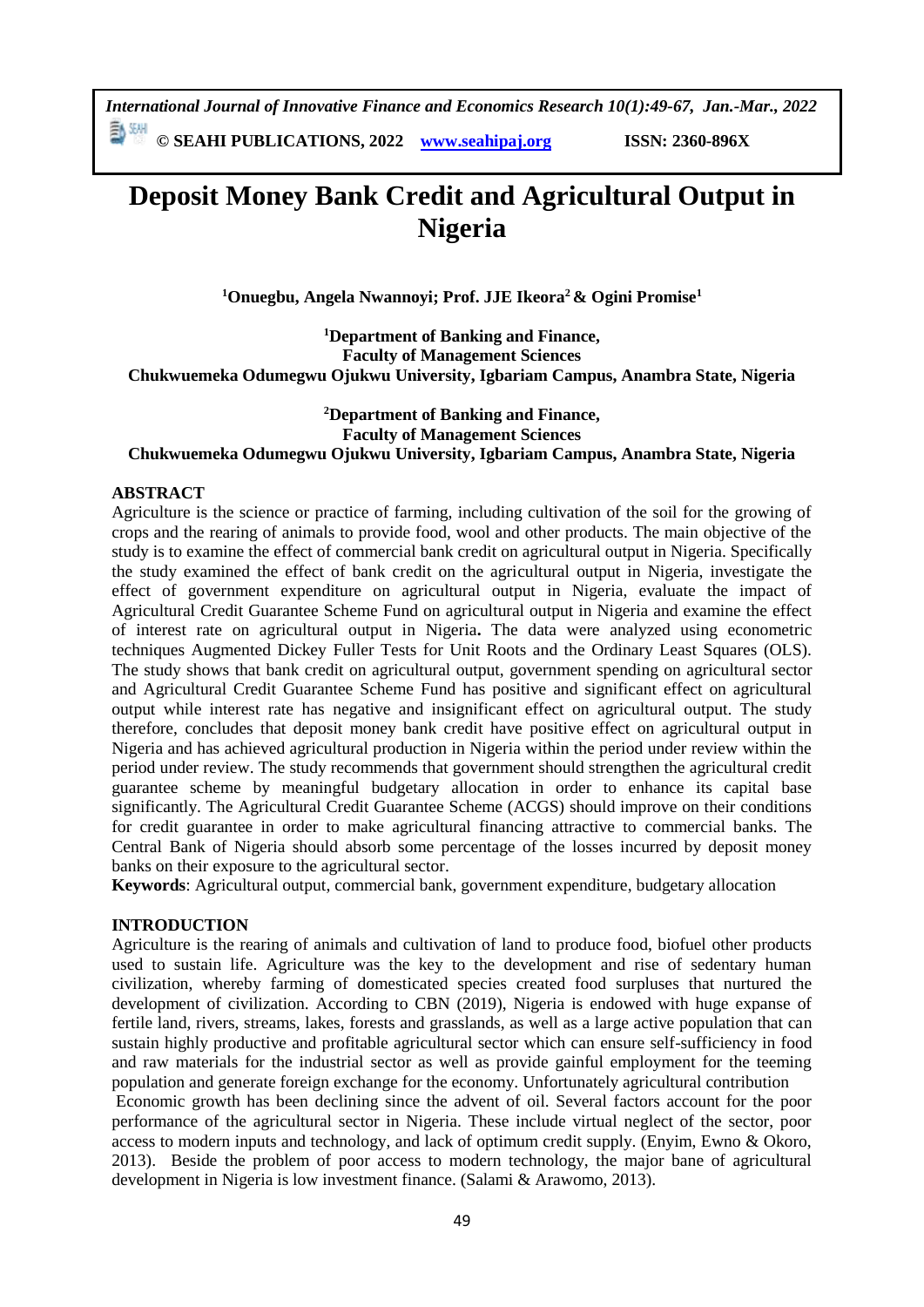The traditional role of banks (deposit money banks) is financial intermediation. Banks aim at channeling deposits mobilized from surplus spending units into various sectors of the economy in the form of loans and investments. They act as vital catalysts for Nigeria's economic advancement through the encouragement of savings, provision of capital needed for development, encouragement of trade activities, investment inducement agent, provision of managerial advice to small scale industrialists, help in the development of the much needed capital market and enhance the development of international trade (Ajie, 2015 ).

According to Udih (2014), bank credit is expected to impact positively on the real sectors of the economy through improved agricultural production of goods and services. He opined that sufficient financing of agricultural projects will not only promote food security, but will also enhance the entrepreneurship performance of our young investors.

According to Ajie and Ewabore (2013), agriculture is a source of food for consumption by man, food for animals and raw material for the agro-based industries. Agriculture contributes to the growth of the economy, provides employment opportunities for the teaming population and eradicates poverty. An articulated agricultural revolution and increased value addition activities in the downstream agroprocessing sub-sector present a potential platform for effective wealth generation and consequently, sustainable poverty eradication. Food which is a basic necessity of life cannot be obtained without agricultural practice. It is also a key connector to other productive sectors of the economy through the provision of essential raw materials as inputs. Thus, the agricultural sector is fundamental to the overall growth of the economy by its direct impact on the economy and its contributory relationship with other sectors. A well-developed agricultural sector can help reduce the level of unemployment in the country and also increase the country's foreign exchange earnings through export of agricultural produce and reduction of food import bills. Obilor (2014) finds that Agricultural Credit Guarantee Scheme Fund in Nigeria affected agricultural productivity positively and significantly. Using annual data for 1970-2013 and an error correction model (ECM),

Nnamocha and Charles (2015) find that bank credit affects agricultural output in Nigeria only in the long-run. Ibe (2014) examined the impact of bank and public sector financing activities on agricultural output in Nigeria. The results showed that commercial bank credit to the agricultural sector, government financial allocation to agriculture and agricultural product prices are significant factors that influence agricultural productivity in Nigeria.

#### **Statement of the Problem**

Nigeria, like most other countries in the African continent is not only, endowed with vast agricultural farmland, but also conducive geographical condition that favours agricultural production throughout the year. Despite this great potential, there is not much to show for it in respect of cereals, starchy roots, sugar, edible oil, crops, nuts, fruits, vegetables, wine, cocoa, tea, coffee, livestock and livestock products (Salami & Arawomo, 2013).

Several studies in this area including Enyim, Ewno and Okoro (2013), have identified poor credit supply as one of the factors accounting for the poor performance of the agricultural sector in Nigeria. According to Obilor (2013), banks precisely commercial banks, obviously have no kind interest in agricultural finance. In order to encourage banks, the Central Bank of Nigeria established the Agricultural Credit Guarantee Scheme (ACGS) to provide guarantees against inherent risk in agricultural lending. This measure could not achieve the intended objectives because agricultural lending being both labour and capital intensive venture requires huge capital outlay (Nwankwo, 2013).

Consequently, the country with its highly diversified agro-ecological endowment is relying on massive importation of basic food items and raw materials for industrial inputs (Itodo, Apeh and Adeshima, 2013). The resultant effect of the high cost of living coupled with high level of unemployment is beyond reasonable imagination. Obviously, government's effort to fortify the Nigeria agricultural sector has not yielded the desired result (Udensi, Orebiyi, Ohajianya & Eze, 2012). Thus, there is the need for further investigation in this area find out the effect of bank credit on the agricultural sector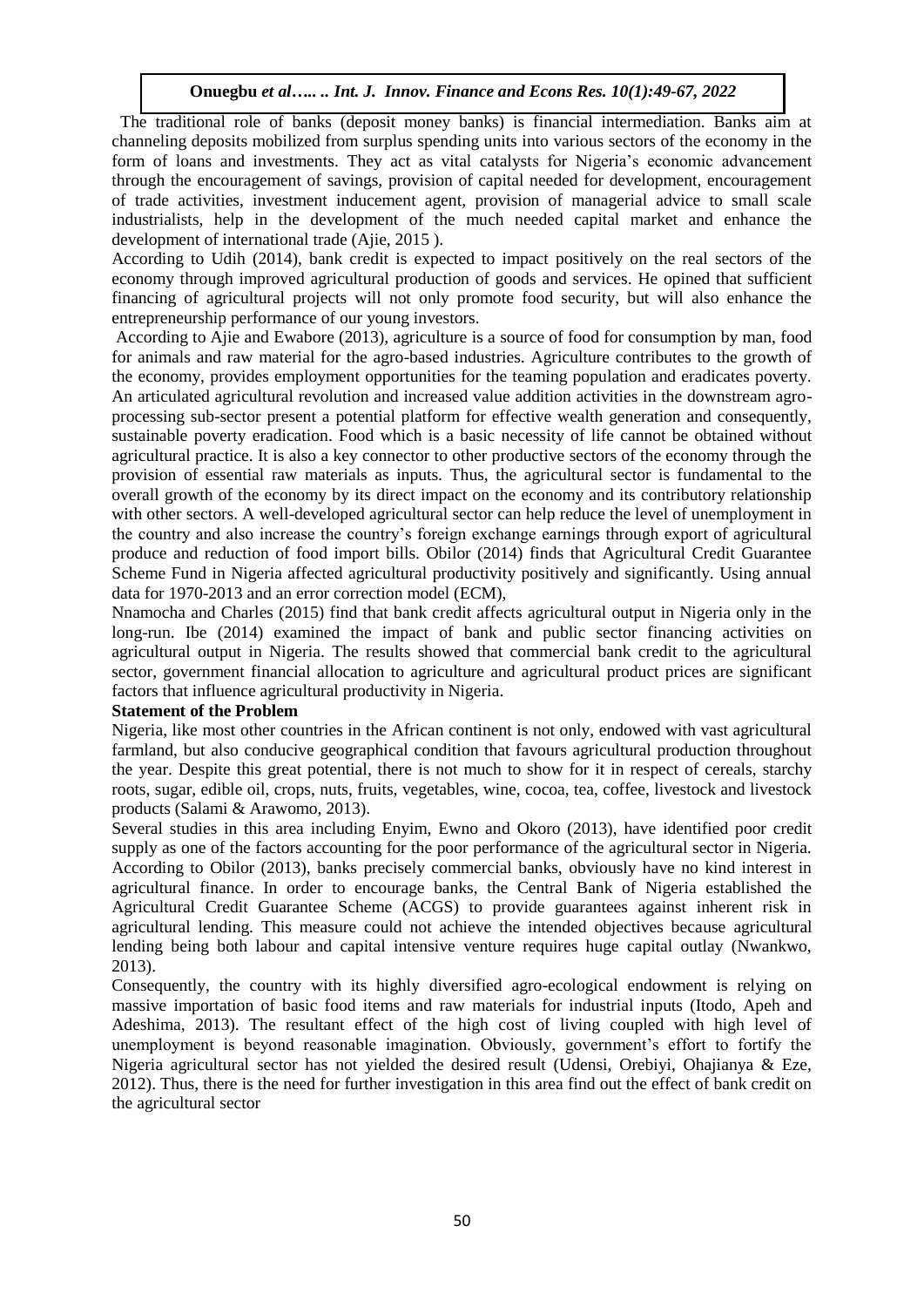# **REVIEW OF RELATED LITERATURE Conceptual Framework**

# **Agricultural Sector**

Agriculture is the science or practice of farming, including cultivation of the soil for the growing of crops and the rearing of animals to provide food, wool and other products. It is as old as man. It is also an important development in the rise of sedentary human civilization, whereby farming of domesticated species created food surpluses that nurtured the development of civilization. It is the first occupation of mankind. Agriculture is a major branch of the Nigeria economy, providing employment for about 70% of the labour force. Nigerian agriculture is characterized by considerable regional and crop diversity. In 1990, 82 million hectares out of Nigeria's total land area of about 91 million hectares were found to be arable (Modebe, Ugwuegbe  $&$  Ugwuoke 2014). Much of this land was farmed under the bush fallow system, whereby land is left idle for a period of time to allow natural regeneration of soil fertility. 18 million hectares were classified as permanent pasture, but had the potential to support crops. Most of the 20 million hectares covered by forests and woodlands are believed to have agricultural potential.

In the 1960's, the agricultural sector was the most important in terms of contributions to domestic production, employment and foreign exchange earnings (National Bureau of Statistics, 2014). Agriculture contributed 32% to gross domestic product (GDP) in 2001. Agricultural holdings are generally small and scattered, characterized by simple farm tools and shifting cultivation. These small farms produce about 80% of the total food. The situation remained almost the same three decades later with the exception that it is no longer the principal foreign exchange earner, a role now being played by oil. The agricultural sector remained stagnant during the oil boom decade of the 1970's, and this is accounted largely for the declining share of its contributions. The trend in the share of agriculture in the GDP shows a substantial variation and long-term decline from 60% in the early 1960's through 48.8% in the 1970's and 22.2% in the 1980's (Salami & Arawomo, 2013). Unstable and often inappropriate economic policies, the relative neglect of the sector and the negative impact of oil boom were also important factors responsible for the decline in its contributions (Philip et al., 2009). In recent times, there have been different policies developed by the government to help in financing the agricultural sector in Nigeria in order to boost productivity. Some of the policies include the Nigerian

Agricultural and Co-operative Bank which was established in the year 1973 as part of government efforts to inject oil wealth into the agricultural sector through the provision of credit facilities to support agriculture and agro-allied industries. Also the Rural Credit Scheme was introduced in 1977 by the Central Bank of Nigeria, whereby commercial banks were required to open rural branches. The Agricultural Credit Scheme was also set up in 1977 with the primary aim of inducing banks to increase and sustain lending to agriculture. There are other policies which were set up by the federal government and linked up with commercial banks for the purpose of encouraging the farmers to produce more food such as National Food Security Programme, Special Programme on Food Security Programme and Fadama which are introduced to diversify agricultural products into other uses.

#### **The Role of Commercial Banks in Agricultural Financing**

#### **a. Pooling of Savings**

Commercial banks perform this very important function to all sector of the economy by making available the facilities for the pooling of savings through the acceptance of deposits from the public and then making these funds available for economically and socially desirable purpose.

In many villages deposits are received from farmers through saving account on which the banks pay small interest to the depositors. These depositors are allowed to draw their money upon presentation of their savings account passbooks (Adeyin ka, Daniel & Olukotun, 2015).

The use of fixed or time deposit accounts by farmers has also improved the saving habit of the farmers likewise the use of cheque books (through the current account) to settle their obligating without necessarily holding cash is made possible.

#### **b. Extension of Credit**

Extension of credit facilities by commercial banks is very important to the economy, most importantly, the agricultural sector, for it makes possible the financing of the agricultural, commercial and industrial activities of the nation. Indirect or found-about production as against direct production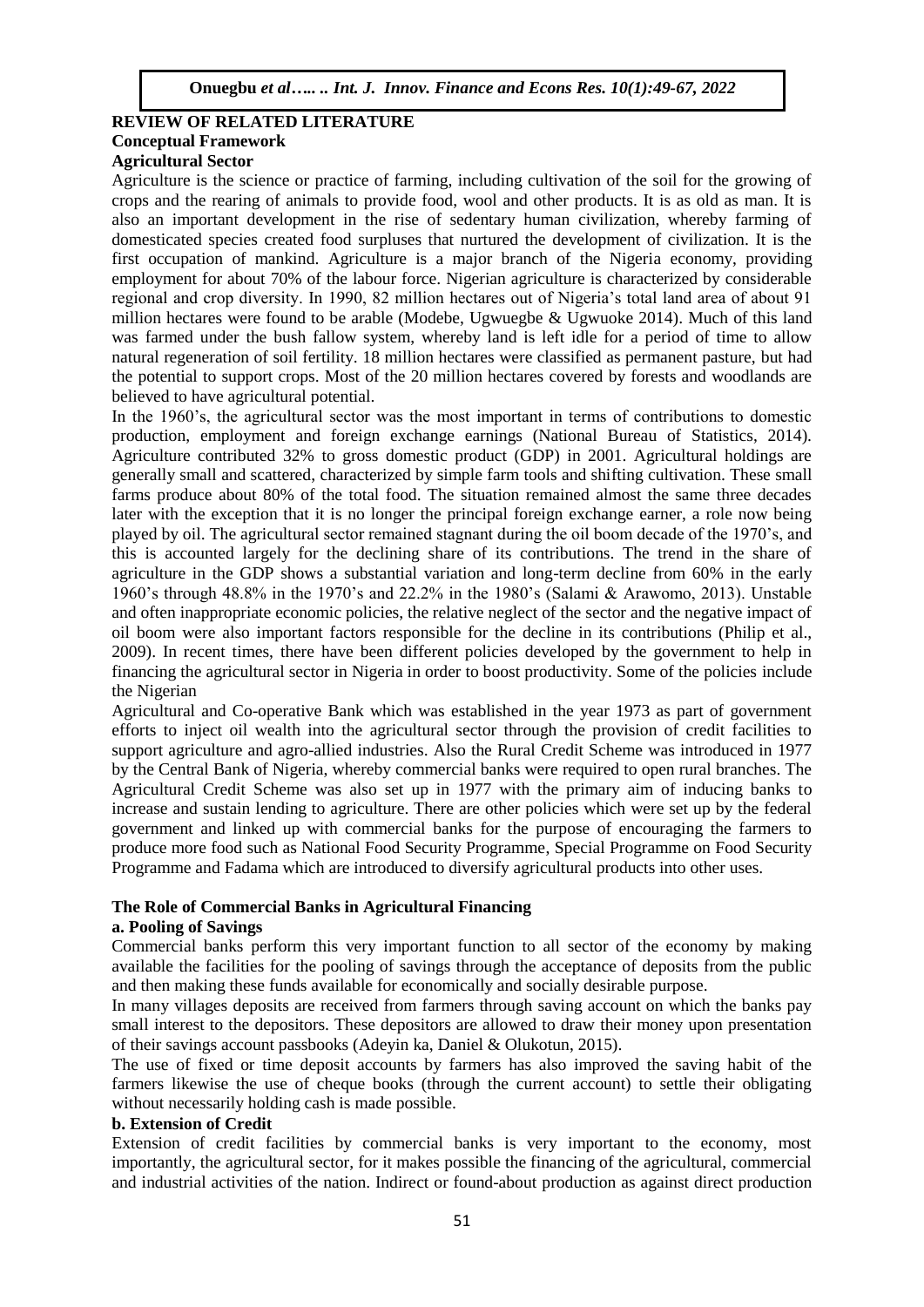where consumable goods are secured by the direct application of labour to land or natural wealth is made possible through the extension of these credit facilities. Also, bank credits make possible production for inventory (Adeyinka, Daniel & Olukotun , 2015).

For instance, in the food industry, if Nigeria cannot consume all the food that is harvested and processed immediately bank credits to carriers would enable them to purchase, process and store the food which may at a late time be sold to retailers and ultimately to consumers. You discover therefore that the bank credits have made possible the economic handling on the food crop during this interval of time i.e. from producers to carrier, to wholesaler, to retailers and finally to consumer (Agunuwa, Inaya & Proso 2015).

#### **Problems of Banks on Agricultural Financing**

Agricultural sector has not been booming because it has not been properly financed by commercial banks. This arises as a result of the fact that commercial banks are faced with some problems such as; Inadequate financial resources at the disposal of the commercial banks and limited resources of branch network and skilled manpower at the disposal of banks to monitor and control lending in the agricultural sector. Even though some banks are ready to grant out loan to agricultural sectors (i.e. farmers) of the economy but the effort of the entrepreneurs were directed to industrialization where there is better attraction of high return on investment and high payback period.

Lack of management skills and trained manpower in the sector. This may lead to wrong selection of enterprises. At times, farmers ventures into the area of production in which they have no knowledge and they may refuse to employ the right caliber of staff to manage the venture for them. These are what the bank will consider before giving out loan so that they won't run into the risk of irrecoverable debt.

High risks involved coupled with low returns and long gestation period. This does not encourage banks to give out loans to the sector. Lack of adequate security due to the land tenure system in the country. The land use Act of 1978 did not provide solution to this problem. As a result of this, bank use to be very careful before advancing credit or loan to any farmer (Ammani, 2014).

Risk of diversion of funds for other purposes which results to high bad and doubtful debts. In this case, even though, if bank grant credit or loan, the bank will monitor the end-use of the loan.

Risk and uncertainty of agricultural product. Agricultural output cannot be accessed with 100% certainty because some products are seasonal in nature. Also at times, climate and whether imbalances may affect an agricultural product. This make banks to give loans to industries more than agricultural sector.

Inadequate banks in the rural area are another point that affects the financing of agricultural sector. This is because most farmers are rural base and as a result of this, they won't be able think of requesting for loan that can make them to buy equipment and cultivate on large scale.

High interest rates of banks make many farmers to run-away for bank loans and advances (Athanasius, 2017).

#### **Subsistence Farming**

Subsistence farming is a form of production in which nearly all crops or livestock are raised to sustain the farm family, and rarely producing surpluses farming, which includes shifting cultivation, slash and burn, and pastoral nomadic farming is mainly practiced in marginal areas. In contrast, intensive subsistence agriculture, which is the subject of this paper, is practiced in high potential arable land where land is scarce and the farmers have to maximize food production on relatively small fields. This type of farming exhibits a high degree of diversification (mixed crop-livestock systems). Intercropping and limited use of modern technologies and purchased agricultural inputs. Intensive subsistence agriculture is widespread in many less developed countries where over 80% of their rural population is engaged in this type of farming. Intensive subsistence agriculture contributes substantially to economics of these countries and in alleviating food insecurity (Athanasius, 2017). It has high potential for increased growth if given the necessarily support. Despite this high dependence on subsistence agriculture, the farmers are faced with several challenges which unless addressed will continue to drag behind the economic development of these countries. This paper not only reviews the characteristics and impacts of intensive subsistence agriculture but also the challenges and possible interventions to these challenges (Chinasa & Making, 2013)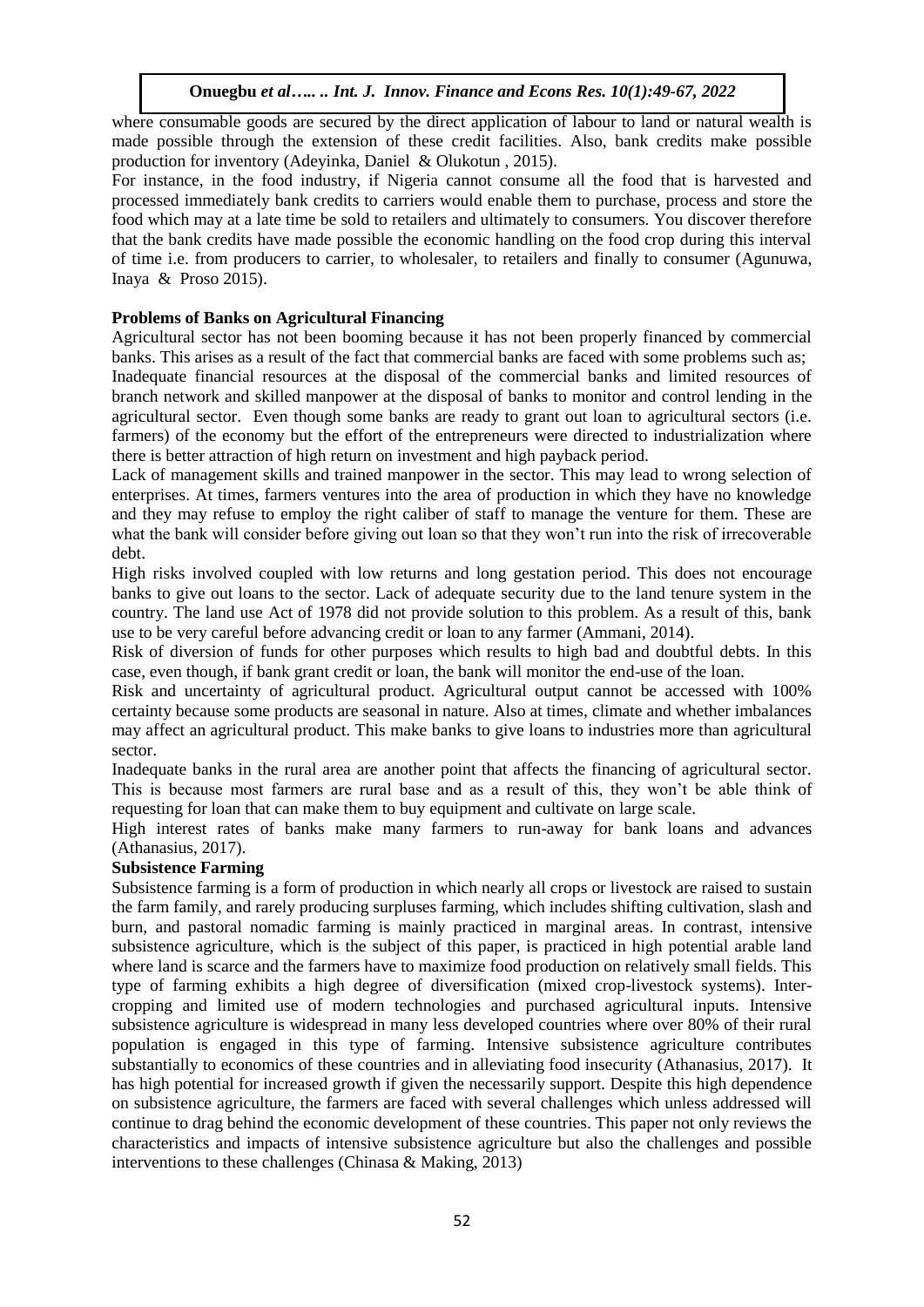Subsistence agriculture is a form of agriculture in which nearly all the crops or livestock are raised to sustain the farm family (Clifton 1970). Although good weather occasionally allows the farmers to produce surplus, rarely do the farmers have enough surplus to sell for cash or store for later use. The farmers may sell a portion of their produce not because it is a surplus but because they are forced to meet some of their cash obligations or to meet a few family needs which they are rare, subsistence farming does not allow for generation and accumulation of capital and the farmers are not therefore endowed with financial resources to buy inputs for increasing productivity and hiring labor. The farmer therefore uses primitive farming tools and applies minimal or no inputs to increase crop yield and productivity. Intensive subsistence agriculture, the subject of this review, is mainly practiced in the developing countries of Africa, Latin America, Central and, East Europe and South East Asia (Mathijs & Noev 2004). Although this type of agriculture occupies less than 10% of the world's land area, it supports over half of the world's population and contributes substantially to these countries' economies (Kostov & Lingard 2004). Intensive substance rice farming, for example, supports nearly three billion people, mostly in Southeast Asia, Southeast China and East India (Dawe & Dobermann 2000). In Sub-Saharan Africa, subsistence agriculture contributes 8-50% of the Gross Domestic project (GDP) and employs 40-85% of the rural population (Kostov & Lingard 2004).

In this review, forms of subsistence agriculture and characteristics and impacts of intensive subsistence agriculture are discussed. The challenges associated with intensive subsistence agriculture and possible interventions have been discussed in greater depth. Cases where the interventions have been successful are briefly reviewed.

Characteristics of intensive subsistence agriculture

Intensive subsistence agricultural systems are characterized by:

- 1. Extremely small farm size (0.25-10 acres) and seasonal reconfiguration of sub-parcels within fields due to socio-economic factors and land tenure system (Orkin and Njobe 2000; Grigsby 2002)
- 2. A high degree of diversification (fig. 1); mixed crop-livestock systems and a large number of different types of annual and perennial crops are planted together (Smithson and Lenne 1996)
- 3. Low yields and high rates of crop failure (fig 2). Due to poor farm management and agricultural practices such as continuous cropping and lack of adequate and appropriate external inputs (fertilizers and quality seed), the land does not produce according to its potential and yields are therefore persistently low, besides, there is a high rate of crop failure due to unfavourable climatic conditions and damage by pests and disease. This is couple with lack of irrigation facilities and other appropriate technologies that would mitigate against unreliable weather patterns (Ellis 2000).
- 4. Limited use of purchased input. There is a limited use of purchased inputs (seeds, fertilizers, pesticides) in the crop production process. Sub-optimal amounts of fertilizers and pesticides are occasionally applied to marketed crops by some farmers but n o inputs are applied to example accounted (non-marketed) crops. Africa for example accounted for only 2% of world fertilizer consumption in 2003/04 while North America accounted for 15% (FAQ 2005c). In sub Saharan Africa (excluding the republic of South Africa), the average fertilizer use is only 10kg ha (Wallace and Knausenberger 1997).

#### **Agricultural Extension**

Agricultural extension can be defined as the entire set of organizations that support and facilitate people engaged in agricultural production to solve problems and to obtain information, skills, and technologies to improve their livelihoods and well-being (Birner, Davis, Pender, Nkonya, Anandajayasekeram, Ekboir, *et al*., 2006). Extension has been recently defined as systems that facilitate the access of farmers, their organizations and other market actors to knowledge, information and technologies; facilitate their interaction with partners in research, education, agribusiness, and other relevant institutions; and assist them to develop their own technical, organizational and management skills and practices (Christoplos, 2010).However, donors (World Bank) agree that services must be provided in a fundamentally different way than in the past, emphasizing on a framework for agricultural service provision that might be effective under current circumstances in developing countries. This framework puts agricultural extension into a much broader context of a demand-led service market. Hence the term "advisory services" is used instead of "extension", to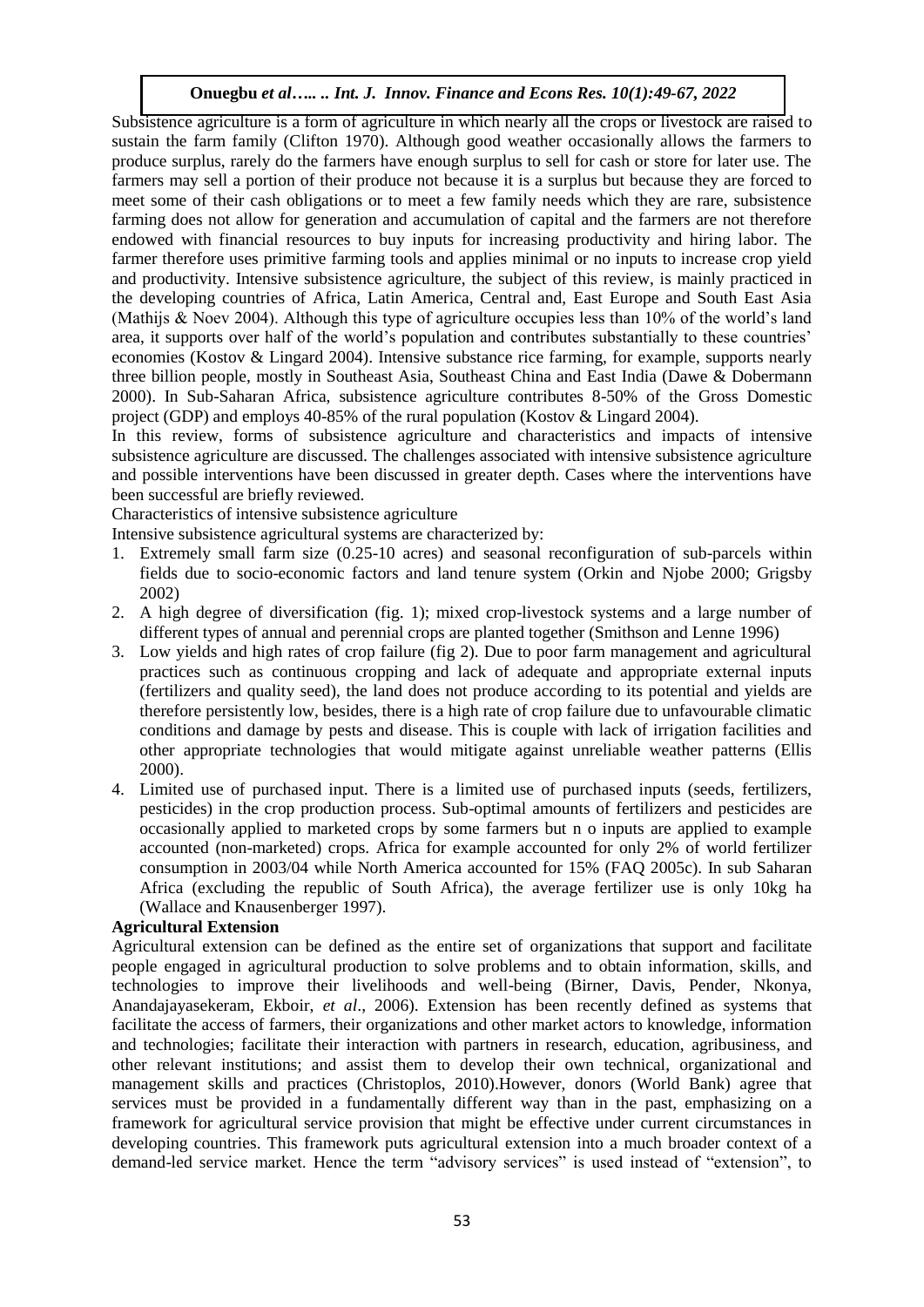include the many non-traditional tasks, such as market information, micro-finance, health issues (AIDS), farmers" self-organisation and the like (en-ext)

#### **Government Expenditure and Agricultural Sector in Nigeria**

Government expenditure on agriculture is referred to as outflow of resources from government to agricultural sectors of the economy (Nurudeen  $\&$  Usman 2010). The contribution of agricultural sector to the economy cannot be overemphasized when considering its roles for sustainable development, in terms of employment potentials, export and financial impacts on the economy.

Conceptually, agriculture is the production of food, feed, fiber and other goods by the systematic growing and harvesting of plants and animals. It is the science of making use of the land to raise plants and animals. It is the simplification of nature's food webs and the rechanneling of energy for human planting and animal consumption (Olorunfemi 2008). Until the exploitation of oil reserves began in the 1980s, Nigeria's economy was largely dependent on agriculture.

Lawal (2011) attempted to verify the amount of federal government expenditure on agriculture. Significant statistical evidence obtained from the analysis showed that government spending does not follow a regular pattern and that the contribution of the agricultural sector to the GDP is in direct relationship with government funding to the sector.

Agriculture involves the cultivation of land, raising and rearing of animals for the purpose of production of food for man, feed for animals and raw materials for industries. It involves cropping, livestock, and forestry, fishing, processing and marketing of these agricultural products. Essentially it is composed of crop production, livestock, forestry and fishing (Ebomuche & Ihugba, 2010)

The agricultural sector has the potential to be the industrial and economic springboard from which a country's development can take off. Nigeria, which spans an area of 924,000 km, is bordered by the Gulf of Guinea, Cameroon, Republic of Benin, Niger, and Chad. The topography ranges from mangrove swampland along the coast to tropical rain forest and savannah to the north (NPC, 2004). Nigeria is generously endowed with abundant natural resources. With its reserves of human and natural resources, Nigeria has the potential to build a prosperous

Iganiga and Unemhilin (2011) studied the effect of federal government agricultural expenditure and other determinants of agricultural output on the value of agricultural output in Nigeria. A Cobb Douglas Growth Model was specified that included commercial credits to agriculture, consumer price index, annual average rainfall, population growth rate, food importation and GDP growth rate. The study performed comprehensive analysis of data and estimated the Vector Error Correction model. Their results showed that federal government capital expenditure was found to be positively related to agricultural output.

Oji-Okoro (2011), states that agricultural sector is the largest sector in the Nigerian economy with its dominant share of the GDP, employment of more than 70% of the active labour force and the generation of about 88% of non-oil foreign exchange earnings.

Adofu (2012) in his work; effects of government budgetary allocation to agricultural output in Nigeria (1995-2009) show that the percentage, degree or amount of budgetary allocation to agricultural sector has a positive relationship with the total agricultural production in the country. This implies that the more the public spending on agricultural sector, the more the improvements in the performance of the agricultural sector. Also, a large degree of change in agricultural output is accounted for by change in budgetary allocation to agricultural sector. Thus, budgetary allocation to agriculture has a large impact on agricultural output.

#### **Agricultural Credit Guarantee Scheme**

The Nigerian ACGSF (henceforth ''the Scheme'' or ''the Fund'') was set up by the Federal Government Act N0. 20 of 1977. Its purpose was to serve as an inducement to banks (commercial and merchant) to increase and sustain lending to agriculture. Under the Scheme, bank loans to farmers are guaranteed 75% against default. Thus, the Scheme is a partial credit guarantee type. When a default occurs, the CBN; the Managing Agent for the Scheme's day to- day administration, remits to the participating lending banks, (PLBs), 75% of the amount in default, net of any amount realized by the bank from the security pledged (where applicable) by the farmer (Chinasa & Making 2013). This is done after careful verification and approval by the Board of Directors responsible for managing the Scheme. Verified defaults are settled by the CBN from a fund set up by the FGN and CBN for the purpose. At the commencement of operations by the Scheme on April 3rd, 1978, the authorized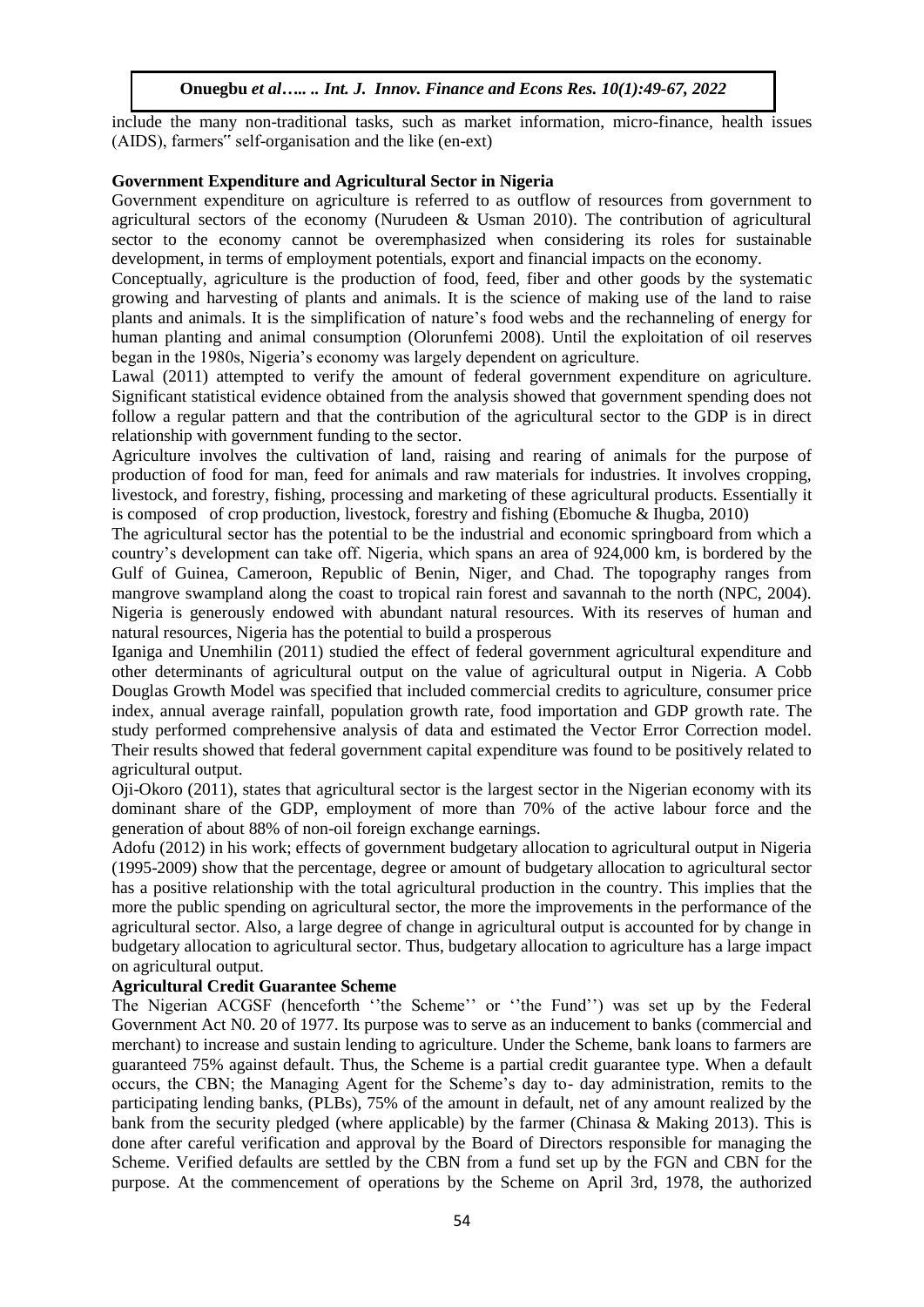capital of the Fund was N 100 million; subscribed to in the proportion of 60% and 40% by the FGN and CBN respectively. The proportion of the authorized capital paid up as at the time operations commenced was N 85.5 million (Chinasa & Making, 2013)

#### **Agricultural Credit Guarantee Scheme Fund (ACGSF)**

The Agricultural Credit Guarantee Scheme Fund (ACGSF) was established by Decree No. 20 0f 1977, and started operations in April 1978. Its original share capital and paid up capital were One Hundred Million naira (N100 million) and N85.6 million, respectively. The Federal Government holds 60 percent and the Central Bank of Nigeria, 40 percent of the shares. The capital base of the scheme was increased to N3 billion in March, 2001.

The fund guarantees credit facilities extended to farmers by banks up to 75 percent of the amount in default net of any security realized. The fund is managed by the Central Bank of Nigeria, which handles the day to day operations of the scheme. The guidelines stipulate the eligible enterprises which guarantees could be issued under the scheme.

Between 1978 and 1989 when the government stipulated lending quotas for banks under the scheme, there was consistent increase in the lending portfolios of banks to agriculture, but after the deregulation of the financial system, banks started shying away by reducing their loans to the sector due to the perceived risk.

In order to reverse the declining trend several innovations and products were introduced under the scheme such as:

i. The Self-Help Group Linkage Banking

ii. Trust Fund Model and

iii. Interest Draw Back

The Self-Help Group Linkage Programme was launched under the Agricultural Credit Guarantee Scheme (ACGS) in 1991 and became operational in 1992. Under the programme, farmers were encouraged to form themselves into groups of between 5 to 15 on the basis of common purpose. The groups are encouraged to undertake regular savings with a partner bank of their choice. After operating such savings for six months, they could then apply to the partner bank for loan. The amount saved provides part cash security for loans to saving groups.

Bank loans to the groups are normally in multiples of the balance in their savings account at the time of the application for loan. The group savings security would not be drawn until the loans are fully repaid. The aim of the Self-Help Group Linkage Banking is to inculcate the culture of savings and banking habit in group members as well as enable them to build up resources for financing their farm projects without recourse to bank borrowing on the long run (Athanasius 2017).

#### **Agricultural Credit Support Scheme (ACSS)**

The Agricultural Credit Support Scheme (ACSS) is an initiative of the Federal Government and the Central Bank of Nigeria with the active support and participation of the bankers committee. The scheme has a prescribed fund of Fifty billion naira (N50 billion) and ACSS was introduced to enable farmers exploit the untapped potentials of Nigeria's agricultural sector, reduce inflation, lower the cost of agricultural production (i.e food items), generate surplus for export, increase Nigerians foreign earnings as well as diversify its revenue base (Athanasius 2017).

At the national level, the scheme operates through a Central Implementation committee (CIC) while at the Federal Capital Territory (FCT) and state levels, the scheme operates through state Implementation Committees (SICs) instituted to ensure that the objectives of the scheme is realized without hindrance. To access loans under the Agricultural Credit Support Scheme (ACSS), applicants (practicing farmers and agro-allied entrepreneur with means) are encouraged to approach their banks for loan through the respective state chapters of farmers associations and state Implementation Committees. However, large scale farmers are allowed under the scheme to apply directly to the banks in accordance with the guidelines (Agunuwa, Inaya & Proso, 2015).

ACSS funds are disbursed to peasant farmers and agro-allied entrepreneurs at a single digit interest rate of 8.0 percent. At the commencement of the project support, banks will grant loans to qualified applicants at 14.0 percent interest rate. Applicants who pay back their facilities on scheduled are to enjoy a rebate of 6.0 percent, thus reducing the effective rate of interest to be paid by farmers to 8.0 percent (Agunuwa, Inaya & Proso, 2015).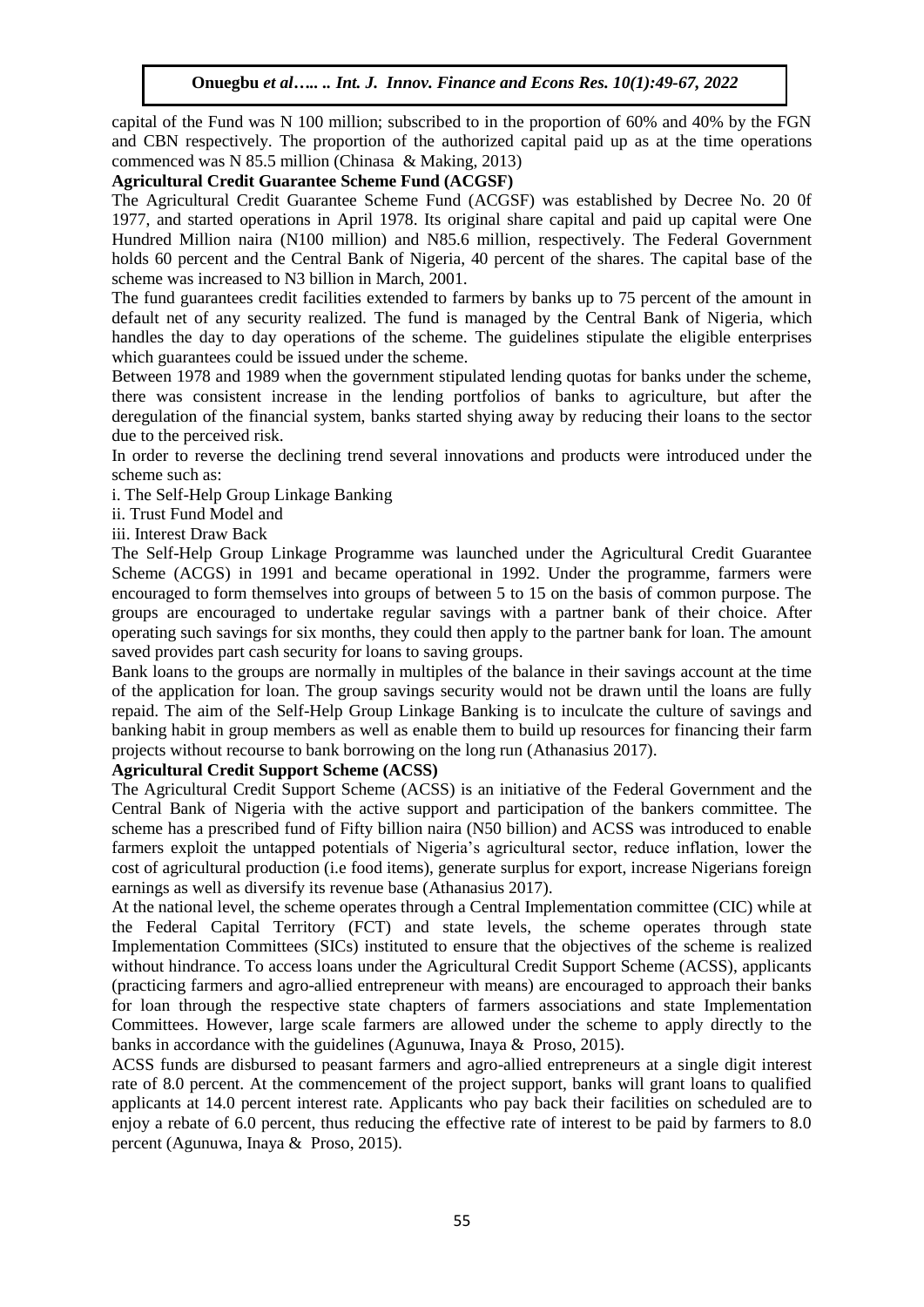#### **Commercial Agriculture credit Scheme (CACS)**

As part of its developmental role the Central Bank of Nigeria (CBN) in collaboration with the Federal Ministry of Agriculture and Water Resources (FMA & WR) established the Commercial Agriculture Credit Scheme

(CACS) in 2009 to provide finance for the country's agricultural value chain (production, processing, storage and marketing). Increased production arising from the intervention would moderate inflationary pressures and assist the bank to achieve its goal of price stability in the country. The primary objectives of the scheme are to:

i. Fast-Track the development of the agricultural sector of the Nigerian economy by providing credit facilities to large scale commercial farmers at a single digit interest rate.

ii. Enhance national food security by increasing food supply and effecting lower agricultural produce and products prices, thereby promoting low food inflation.

iii. Reduce the cost of credit in agricultural production to enable farmers exploit the untapped potentials of the sector; and iv. Increase output, generate employment, diversify Nigeria's revenue base, raise the level of foreign exchange earnings and provide input for manufacturing and processing on a sustainable basis.

The scheme which is a sub – component of the Federal Government of Nigeria's Commercial Agriculture Development Programme (CADP) is financed through a two hundred billion naira (N200 billion) bond raised by the Debt Management Office (DMO). Loans to eligible entities under the scheme are disbursed at a maximum interest of 9 percent. The subsidy arising from this stipulated rate and the market rate on all loans granted, and the administrative expenses of the Scheme are bored by the Central Bank of Nigeria (CBN).

The Central Bank of Nigeria and the Federal Ministry of Agriculture and Water Resources jointly ensure that the scheme is implemented successfully. This is achieved through the Project Steering Committee (PSC) comprising the Honourable (Chairman), the Governor of the Central Bank of Nigeria, Representatives of the Federal Ministry of Finance and Commercial Farmers, respectively and the programme coordinator of the Commercial Agriculture Development Programme. The day – to – day implementation of the scheme is undertaken by a Technical Implementation Committee (TIC) made up of the Director of Development Finance Department, CBN as the Chairman, Head of Agricultural Credit Support Division, CBN and a consulting group as members, and the programme coordinator of the Commercial Agriculture Development Programme of the Federal Government as the Secretary.

# **Interest Rate**

Interest rate is the rate at which interest is paid by a borrower (debtor) for the use of money that they borrow from a lender (creditor). High interest rate crowds out private investment leading to reduced economic growth. On the contrary, it may attract foreign capital inflows which may result into increased debts (Babalola, Danladi, Akomolafe & Ajiboye (2015).

Interest rate policy in Nigeria is a major instrument of monetary policy with regards to the role it play in the mobilization of financial resources aimed at promoting economic growth and development. Interest rate is the price paid for the use of money. It is the opportunity cost of borrowing money from a lender. It can also be seen as the return being paid to the provider of financial resources. It is an important economic price. This is because whether seen from the point of view of cost of capital or from the perspective of opportunity cost of funds, interest rate has fundamental implications for the economy either impacting on the cost of capital or influencing the availability of credit, by increasing savings (Davis & Emerenini, 2015).

Interest rate is an economic variable that depicts the cost of acquiring credit for investment in an economy. It is negatively related to investment, this means that high interest rate discourages investment while low interest rate encourages investment. It often changes as a result of inflation, productivity of capital and Federal Reserve policies and also affects both the future cash flow of firms and discount rate. According to Babajide, Lawal and Somoye **(**2016**)**, a rise in interest rate decreases corporate profitability and likewise leads to an increase in the discount rate applied to equity investors; both of which affects the stock prices adversely. Consequently, a rise in interest rate is expected to impact negatively on the performance of the organization and thus on stock market prices. Ogbulu (2010) finds a negative long-run relationship between interest rates and stock returns in Nigeria and also a uni-directional causality running from interest rates to stock returns.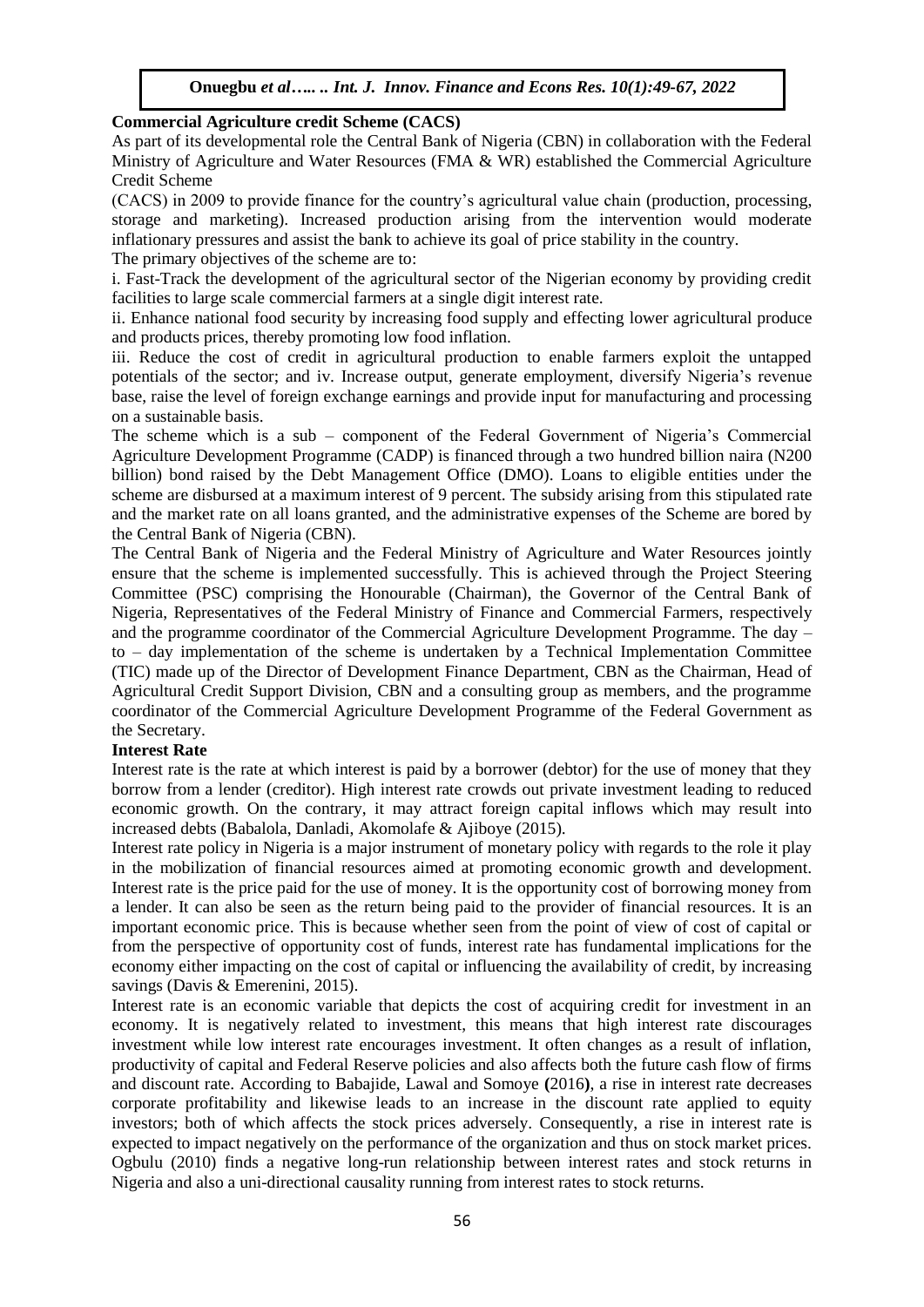# **Liquidity Ratio**

This is the monetary policy instrument that oblique's banks to hold a specified proportion of their deposit liabilities as cash deposit with the Central Bank. The higher the percentage of bank reserves that is stipulated as legal cash reserve requirement, the lower the proportion of the banks fund that is available as backing for credit expansion. Thus, reducing the capacity to create money, on the other hand, a reduction in the reserve requirement increase the capacity of the banks to create credit. The use of credit contraction by financial institution in Europe and United States of America led to serious liquidity and credit crunches in almost all the financial industry across the globe. Liquidity and credit crunches manifest strongly among the investment banks that act as intermediaries to companies and investors in London and other parts of the world (Komolafe, 2008).

This is utilized as an indicator of the size of the banking system, taking as the size of the financial intermediaries relative to the size of the economy. It is otherwise known as measure of financial deepening. The ratio measures the degree of monetization in the economy as well as the depth of the banking sector while it as so shows an expansion of payments and saving functions. This measure provides an indication of the banking system ability to increase lending. The liquid liabilities ratio is calculated as M2 – which is broad money supplied (currency plus demand and interest bearing liabilities of banks and non-bank financial intermediaries) divided by GDP.

Higher liquid liabilities ratio indicates larger banking sector where the size of the banking system is positively related to the provision of financial services and thus to growth (World Bank, 2014).

#### **Theoretical Framework**

The work is anchored on the Boserupian Theory of Agricultural Development. The Boserupian theory states that the increase in the growth and development of Agriculture is determined by the size of the population (labour Force) involved in agricultural practice. This opposes this Malthusian theory which stipulates that the size and growth of the population depends on the food supply and agricultural methods. In times when food is not sufficient for everyone, the excess population will die. Boserup argued that in those times of pressure, people will find ways to increase the production of food by increasing workforce, machinery, fertilizers.

#### **Empirical Review**

Athanasius (2017) investigated the relationship between bank credit and agricultural sector performance in Nigeria from 1980 to 2014 using the Ordinary Least Square (OLS), Error correction model (ECM). The study found that apart from interest rate that has a negative but significant relationship; bank credit to agriculture, foreign exchange rate, government expenditure on agriculture and money supply have a positive and significant relationship with Agricultural Gross Domestic Product (AGDP)

Jonathan and Cynthia (2017) examined the impact of deposit money bank credit on agricultural productivity in Nigeria using an error correction model and annual time series data for the period 1981-2014. The results indicate that an equilibrium relationship exists between the variables. We find that deposit money bank's agricultural credit impacts positively and significantly on agricultural productivity in the long-run, but this impact is quite negligible in the short-run

Adewole, Adekanmi and Gabriel, (2015), examined the contributions of commercial banks in agricultural financing in Nigeria. Secondary data (2002 -2014) on sectorial distribution of commercial banks' loans and advances to agricultural sector, liquidity ratio of commercial banks, cash reserve ratios of commercial banks and money market minimum rediscount rates, etc. were sourced from various statistical publications of the central bank of Nigeria (CBN). Data collected were analyzed using multiple regression of ordinary least square to achieve its objectives. It was revealed that the parameter of cash reserve and discount rate is not statistically significant and the parameter of liquidity ratio is not statistically significant. It was also discovered that agriculture credit was found as a decreasing function of discount rate, liquidity ratio and cash reserve, this lower the volume of agricultural credit.

Udih (2014) investigated banks credit on agricultural development. The study used primary and secondary sources of data that were extracted from five (5) banks and ten (10) agricultural enterprises in Delta State. A simple random sampling technique through the lottery method was adopted to select the samples. The data were analyzed using percentage, mean, and Standard Deviation and Pearson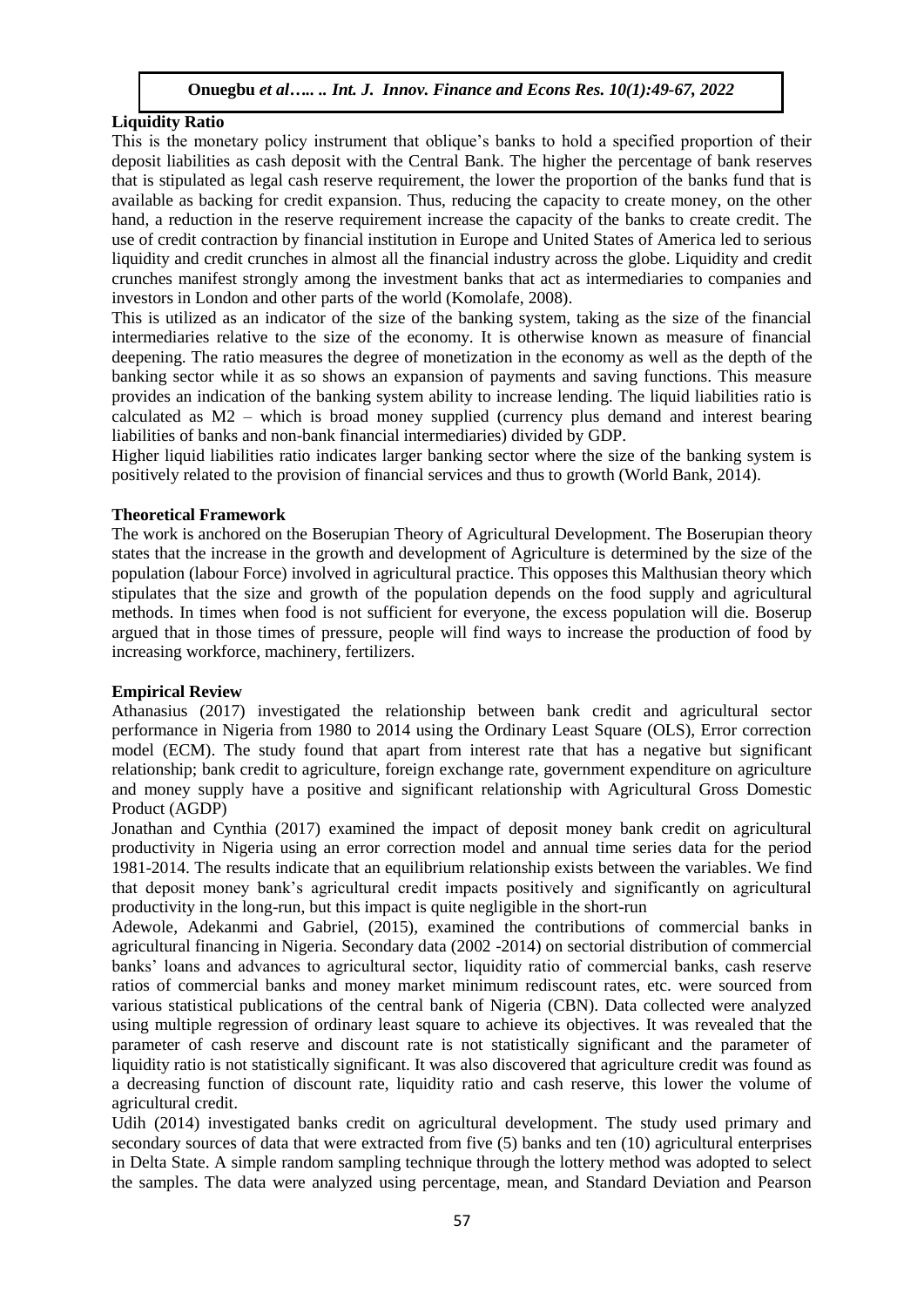product moment correlation to test the hypotheses. The research findings include: that banks credits to agricultural entrepreneurs promotes agricultural development and productivity, and that regulated banks' credits to the agricultural entrepreneurs has no or little impact on the entrepreneurship performance

Chinweoke, Egwu, and Nwabeke, (2015), investigated the impact of commercial banks loans and advances to the agricultural and manufacturing sectors on the economic growth in Nigeria for the periods, 1994 – 2013 using an ordinary least square technique, The result of the study shows that banks' loans and advances to agricultural and manufacturing sectors have a statistically significant impact on economic growth.

Uzomba, Chukwu, Jumbo and Nwankwo (2014) investigated the impact and the determinants of Deposit Money Banks' loans and advances granted to the agricultural sector in Nigeria from 1980 to 2011. Multiple OLS regression, Stationary Test, Co-integration test, Parsimonious Error Correction Mechanism and Granger Causality Test are employed. The study concludes that there is a positive impact of deposit money banks' loans and advances on the agricultural sector.

The study of Adeyinka, Daniel and Olukotun (2015) examined the contributions of commercial banks' credits in financing agricultural sector in Nigeria , secondary data from 2002-2014 on sectoral distribution of commercial banks' loans and advances to agricultural sector , liquidity ratio of commercial banks , cash reserve ratio of commercial banks and money market minimum rediscount rate . Data were analyzed using multiple regression of ordinary least square to estimate the model, it was found out cash reserves ratio and rediscount rate is not statistically significant; and liquidity ratio is statistically insignificant; the study recommends that bank should provide a means of monitoring the end use of the loans given to farmers in order for them to manage the loans, effectively and efficiently.

Toby and Peterside (2014) analyzed the role of banks in financing the agriculture and manufacturing sectors in Nigeria from 1981-2010. Agricultural contribution to GDP, manufacturing contribution to GDP, commercial banks' lending to agriculture, merchant banks' lending to agriculture, commercial banks' lending to manufacturing and merchant banks' lending to manufacturing were variables considered in the study, two levels of analysis were adopted in the study using descriptive analysis direct on the panel data 1 and 2 through multiple regression analysis. They found out that role of banks in facilitating the contribution of the agriculture and manufacturing sectors to economic growth is still limited. It was therefore, recommends that monetary policy instruments should emphasis mandatory sector allocation of credit with appropriate incentives to boost the flow of funds from the banks to the real sector.

Ogar, Nkamene and Effiong (2014) investigated the impact of commercial banks' loans, on manufacturing sectors. Secondary data, such as manufacturing output, commercial banks' loans, and commercial banks' interest rate were variables used under the study. Ordinary least square of multiple regressions was used on the models to determine the relationship between dependent variables and independent variables, their findings show that commercial banks' credits had a significant relationship with the manufacturing sector. It was recommended that government should endeavor to ensure that, there are available and sufficient credits allocations to the manufacturing sector in Nigeria and at the affordable interest rate.

Sogules and Nkoro (2016) examined impact bank credits to agricultural and manufacturing sectors on economic growth. The used the Annual time series data from 1970- 2013; employing Co-integration and Error Correction Mechanism (ERM) for the analysis. It revealed that a long-run relationship exists between banks' credits to agricultural and manufacturing sectors and economic growth. Given the ERM results, the study showed that banks' credits to agricultural sector exhibited an insignificant negative impact on economic growth while banks' credits to manufacturing sector exhibited a negative significant impact on economic growth in Nigeria.

The study recommends those banks' credits to the agricultural and manufacturing sectors should be properly monitored to ensure that funds meant for ectors are not diverted for other purposes, Intending recipients of these Bank credits to the agricultural and manufacturing sectors should be made to undergo entrepreneurial development training and how to pay back as at when due, so as to reduce the risks associated with giving out these credits to the Agricultural and Manufacturing Sectors entrepreneurs.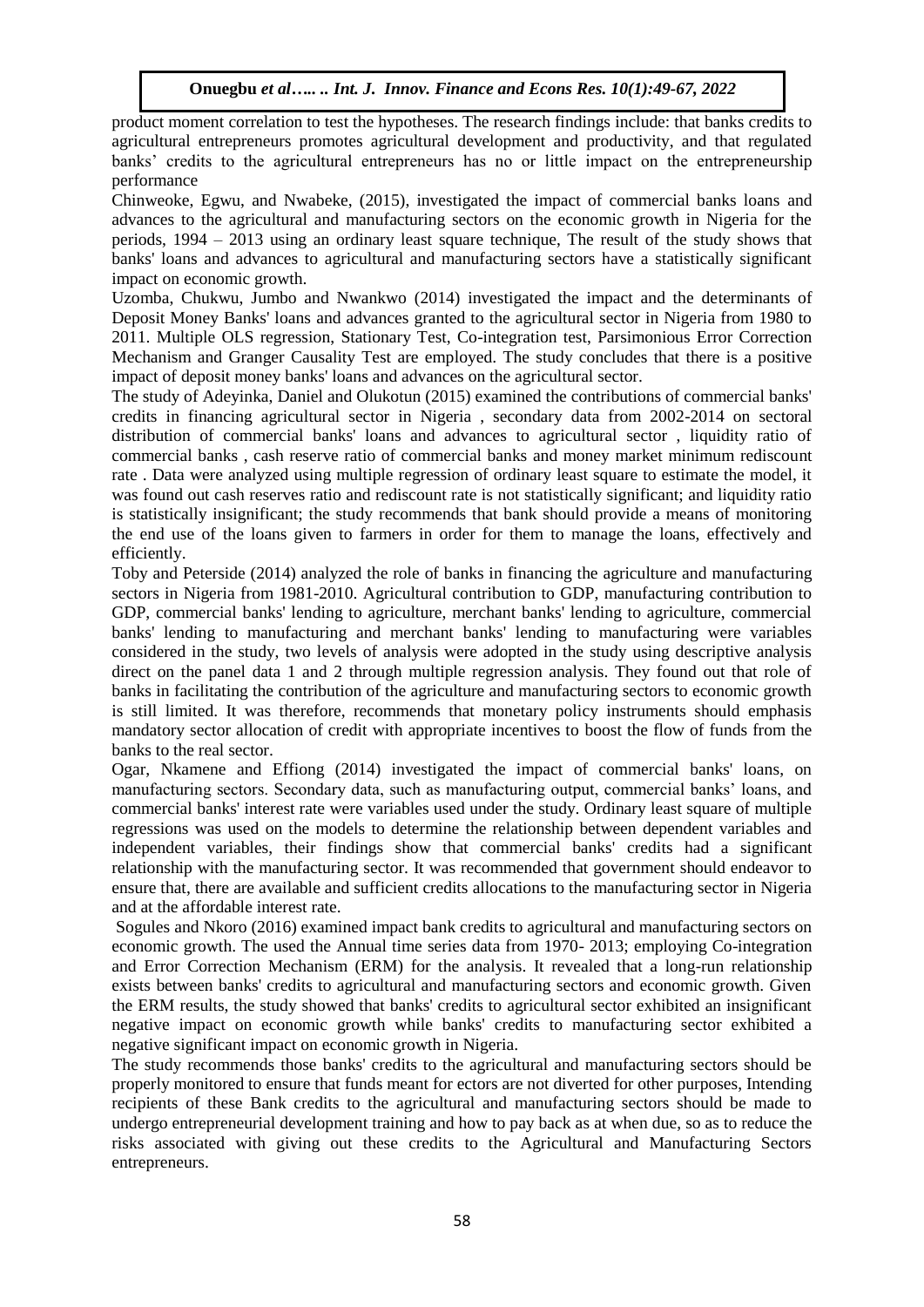#### **Summary of Empirical Review**

The relationship between commercial bank credit and agricultural output in Nigeria has been established in the works of Ogbanje, Yahaya and Kolawole (2012), Akpansung and Babalola (2012) and Emecheta and Ibe (2014). They posit that commercial bank credit has positive relationship with agricultural sector as against the view of (Adeleke & Damilola,.2013; . Adewole, Adekanmi A. & Gabriel, 2015; Athanasius, 2017; Cynthia, 2017; Sogules, & Nkoro, 2016) who observed that commercial bank credit has never improved the performance of agricultural sector within the period under review, 1981- 2014

These shortcomings have contributed to the knowledge gap in the literature, thus warranting a more systematic and comprehensive study of the effect of commercial bank credit and agricultural sector in Nigeria. This study seeks to improve on the past studies by making use of a broad data set. This work attempts to distinguish between long and short run effects of the variables in the model and determine the causalities among the variables used in the study.

# **METHODOLOGY**

#### **Research Design**

*Ex-post facto* research design is adopted for the study. This is because the data are secondary data that already exist in the financial publications of the Central Bank of Nigeria and that of other financial institutions which are verifiable and authoritative

#### **Model Specification**

The model used for the study was adopted from the work of Agunuwa, Inaya, and Proso, (2015), who examined the impact of commercial banks credit on agricultural productivity in Nigeria (1980 - 2013). The model is stated thus:

 $AGO = f (CAS, CPS, LE)$ 

Where:

AGO = Agricultural Output

CAS = Credit to Agricultural Sector

GSA = Government Spending on Agricultural Sector

 $β0 = Constant$ 

# **The Model was modified as follows**.

 $AGO = f(CAS, GSA, ACGS, INTR)$ 

Where:

AGO = Agricultural output

CAS = Credit to Agricultural Sector

GSA = Government Spending on Agricultural Sector

ACGS= Agricultural Credit Guarantee Scheme Fund on Agricultural Sector

 $INTER = Interest Rate$ 

AGO=  $\beta_0 + \beta_1$  CAS +  $\beta_2$ GSA+  $\beta_3$  ACGS+  $\beta_4$  INTR  $\mu$  --- -- -- -- -- -- -- -- -- -- -1

 $β_0$  and μ are the constant and error term respectively while  $β_1$ ,  $β_2$  and  $β_3$  are the coefficient of, agricultural output, credit to agricultural sector, government spending on agricultural sector, agricultural credit guarantee scheme fund on agricultural sector and interest rate on agricultural output **Method of Analyses**

The data was analyzed with econometric techniques involving descriptive statistics, Augmented Dicker Fuller and Philip Perron tests for unit roots, Johansson technique for cointegration test for long run relationship, Granger Causality Test and the ordinary least square

# **DATA ANALYSIS**

# **Unit Root**

The variables were tested for stationarity. The test aimed to understand the state at which the variables can be held stable for regression analyses. This test becomes pertinent because time series variables are often prone to non-stationarity which is capable of distorting the reliability of regression results. The variables used in the analysis were subjected to Augmented Dickey Fuller (ADF) Tests for Unit Root, to determine whether they are stationary series or non-stationary series. The variables were tested for stationarity at "intercept only" and at "intercept and trend". The null hypothesis that is tested in both Unit Root Tests is the presence of Unit Root.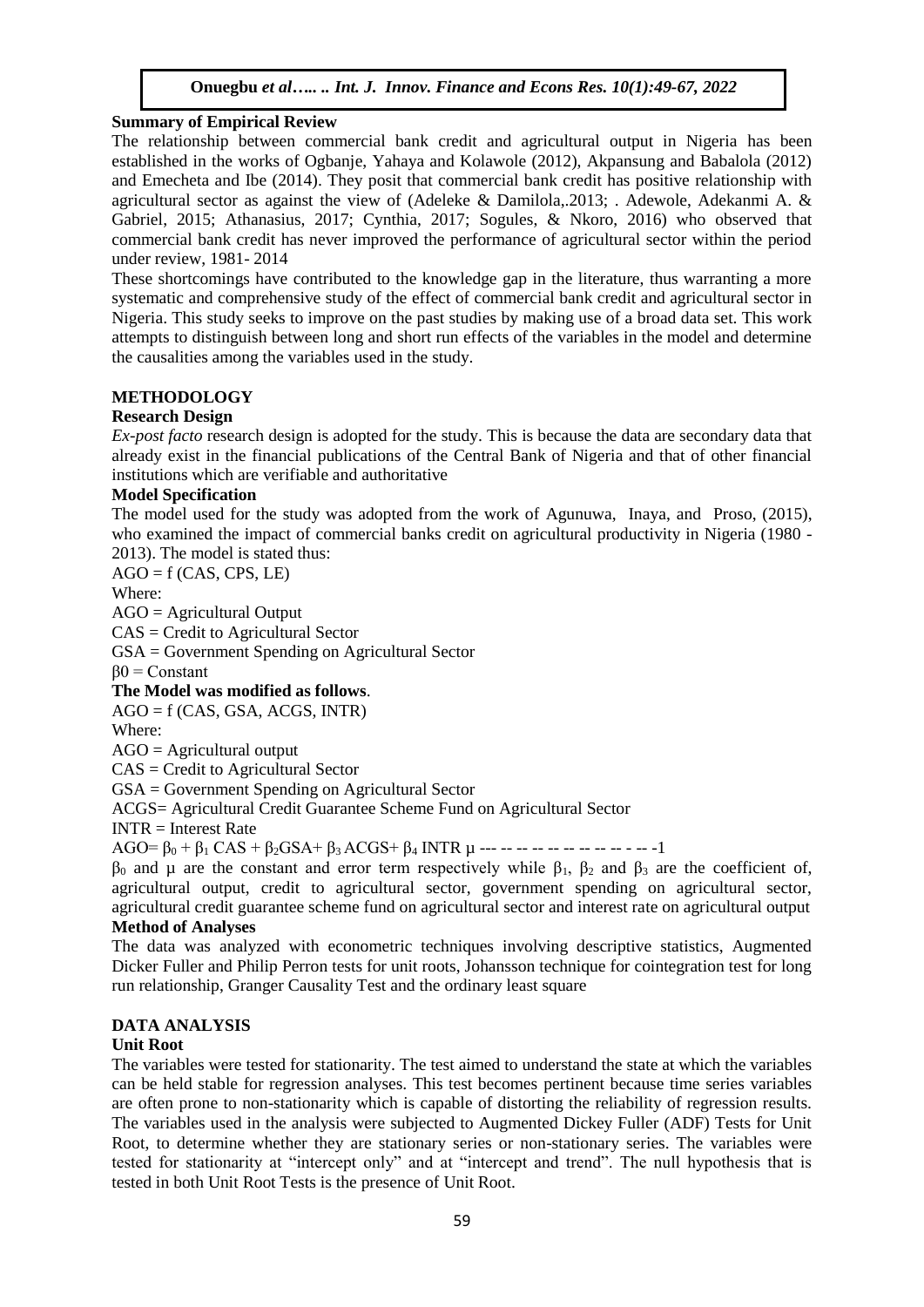The result on revealed that at level, under the "intercept only", agricultural output, credit to agricultural sector, government spending on agricultural sector, agricultural credit guarantee scheme fund on agricultural sector and interest rate were stationary at 5% level  $[1(0)]$ 

From the analyses of stationarity of the variables, it was seen that the variables have stationarity of level. The Ordinary Least Squire Method which is capable of handling stationary at level I(0) is the most suitable tool of analyses

| Variables   | At Level    | At First   | At Second         | Order of    | Probability |
|-------------|-------------|------------|-------------------|-------------|-------------|
|             | 1(0)        | Difference | <b>Difference</b> | Integration |             |
|             |             | 1(1)       |                   |             |             |
| <b>AGO</b>  | $-4.526315$ |            |                   | l(0)        | 0.0039      |
| CAS         | $-3.839292$ |            |                   | 1(0)        | 0.0112      |
| <b>GSA</b>  | $-4.595801$ |            |                   | 1(0)        | 0.0016      |
| <b>ACGS</b> | $-5.814004$ |            |                   | 1(0)        | 0.0022      |
| <b>INTR</b> | $-4.340303$ |            |                   | 1(0)        | 0.0048      |

#### **Table 1: Summary of the Unit Root Result**

#### **Source: E-View 9.0**

#### **The Ordinary Least Square Regressions**

In this section, we provide the benchmark test of the significance of the independent variables in explaining the effect of commercial bank credit on agricultural sector in Nigeria

**Variable** 

Dependent Variable: AGO Method: Least Squares Date: 02/24/22 Time: 12:07 Sample: 1988 2021 Included observations: 32

|                           | Included observations: 32 |             |                       | Variable<br><b>Coefficient</b> | Std. |
|---------------------------|---------------------------|-------------|-----------------------|--------------------------------|------|
| <b>Error</b>              | t-Statistic               | Prob.       |                       |                                |      |
| $\mathcal{C}$             | 15.73210                  | 5.435635    | 2.543973              | 0.0031                         |      |
| CAS                       | 3.668951                  | 0.991508    | 2.683245              | 0.0012                         |      |
| <b>GSA</b>                | 1.342700                  | 0.099069    | 2.339468              | 0.0521                         |      |
| <b>ACGS</b>               | 2.145270                  | 0.695746    | 2.208798              | 0.0312                         |      |
| <b>INTR</b>               | $-0.537317$               | $-0.785673$ | $-1.274907$           | 0.64235                        |      |
| R-squared                 |                           | 0.749033    | Mean dependent var    | 6.897917                       |      |
| <b>Adjusted R-squared</b> |                           | 0.7108550   | S.D. dependent var    | 1.094669                       |      |
| S.E. of regression        |                           | 0.601022    | Akaike info criterion | 2.096940                       |      |
| Sum squared resid         |                           | 4.334733    | Schwarz criterion     | 2.444891                       |      |
| Log likelihood            |                           | $-12.92093$ | F-statistic           | 7.951898                       |      |
| Durbin-Watson stat        |                           | 1.668708    | Prob(F-statistic)     | 0.001265                       |      |

**Source: E-View Software 9.0**

From the above regression coefficients, we can express the model as follows:

 $AGO = 15.73210$ ,  $CAS = 3.668951$ ,  $GSA = 1.342700$ ,  $ACGS = 2.14547$ ,  $INTR - 0.537317I + u$ 

From the results of the OLS, it is obvious that the constant parameter (Bo) is positive at +15.73210. This means that if all the independent variables are held constant, AGO as a dependent variable will grow by 15.73210 units in annual-wide basis.

**Credit to Agricultural Sector:** For credit to agricultural sector, the coefficient of (CAS) is +3.668951 with t-Statistic of 2.683245and prob. Value of 0.0012 which means that t credit to agricultural sector has positive and significant effect on Agricultural output, a unit increase in credit to agricultural sector (CAS) will cause Agricultural output (AGO) to increase by 3.668951 units.

**Government Spending on Agricultural Sector:** For Government Spending on Agricultural Sector, the coefficient of (GSA) is +1.342700 with t-Statistic of 2.339468 and prob. Value of 0.0521 which means that t government spending on agricultural sector has positive and significant effect on Agricultural output, a unit increase in Government Spending on Agricultural Sector (GSA) will cause Agricultural output (AGO) to increase by 1.342700 units.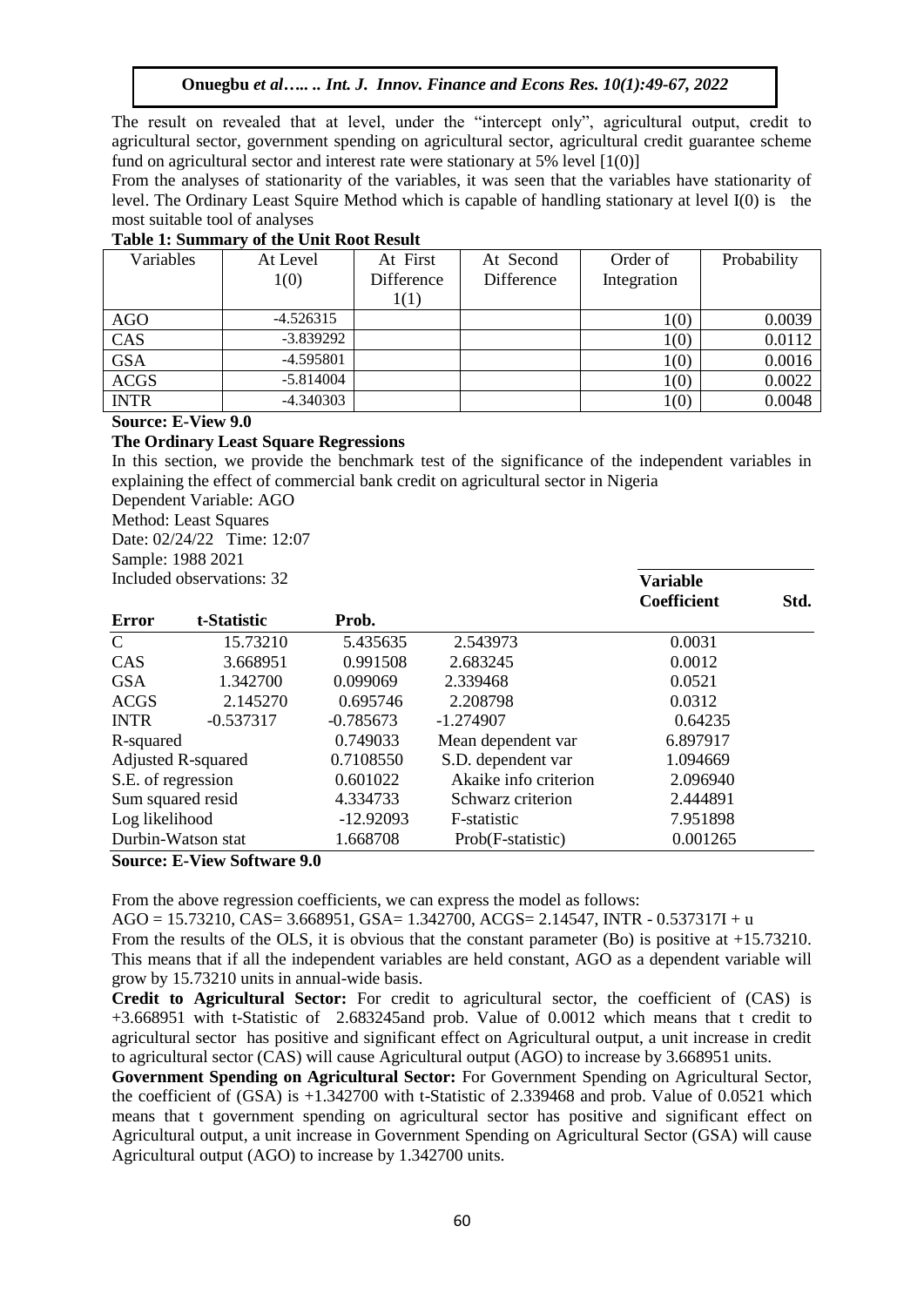**Agricultural Credit Guarantee Scheme Fund:** For Agricultural Credit Guarantee Scheme Fund, the coefficient of  $(ACGS)$  is  $+ 2.145270$  with t-Statistic of 2.208798 and prob. Value of 0.0312 which means that t Agricultural Credit Guarantee Scheme Fund has positive and significant effect on Agricultural output, a unit increase in Agricultural Credit Guarantee Scheme Fund (GSA) will cause Agricultural output (AGO) to increase by 2.145270 units.

**Interest Rate:** For interest rate, the coefficient of (INTR) is -0.537317 with t-Statistic of -1.274907 and prob. Value of 0.64235 which means that interest rate has negative and insignificant effect on Agricultural output, a unit increase in interest rate (INTR) will cause Agricultural output (AGO) to decrease by -0.537317 units

Finally, the Adjusted R-squared is 0.7108550. This means that 71% of total variation in Agricultural output, (AGO) can be explained by changes in the values of the independent variables while the remaining 29% is due to other stochastic variables outside the model.

# **CONCLUSION**

The study shows that bank credit on agricultural output, government spending on agricultural sector and Agricultural Credit Guarantee Scheme Fund has positive and significant effect on agricultural output while interest rate has negative and insignificant effect on agricultural output

The study therefore, concludes that commercial bank credit have positive effect on agricultural output in Nigeria and has achieved agricultural production in Nigeria within the period under review

#### **RECOMMENDATIONS**

In the light of the above findings the study made the following recommendations

- 1. Government should strengthen the Agricultural Credit Guarantee Scheme by meaningful budgetary allocation in order to enhance its capital base significantly.
- 2. The Agricultural Credit Guarantee Scheme (ACGS) should improve on their conditions for credit guarantee in order to make agricultural financing attractive to commercial banks.
- 3. Government should subsidize loan to the agricultural sector
- 4. Government should formulate policies that will encourage the banks to give loans to farmers at a concessionary interest rate.
- 5. Agricultural extension services should be provided to farmers so as to keep abreast of modern techniques in farming (proper use of pesticides, fertilizers, genetically improved seedlings, amongst others). These extension services should be provided by private firms contracted by the government and they should be paid based on services rendered.

# R**EFERENCES**

- Abraham, A. (1985). Subsistence of credit: survival strategies among traditional fishermen" economic and political weekly.  $(20)$ , 6 pp $247 - 252$
- Adams, D. & Ladman, I. (1979). Lending to the poor through informal groups: A Promising Financial Innovation" *Savings and Development*, vol. 2 No.3 pp 85 – 94
- Adegeye, A. J. & Dittoh, J.S. (1985). Essentials of Agricultural Economics'' A publication of *Centre for Agricultural and Rural Development*, Ibadan
- Adekanye, F. (1986). *Practice of Banking*, London: Collins Publishing Company Adeyemo, R (1982), "Strategies for Improving Agricultural Credit in Nigeria" *Savings and Development*, Vol. 2
- Adekanye, T.O. (1983). Agricultural credit in Africa: Implications of the Nigerian experience Agricultural Administration: *World Bank Research Observer*, Vol. 12
- Adeleke, S. & Damilola, F. A. (2013). Empirical analysis of agricultural credit in Africa: Any role for institutional factors? *African Development Bank Group,* 1(192), 1-27.
- Adewole, J. A., Adekanmi A. D., & Gabriel A. O., (2015). An assessment of the contributions of commercial banks to agricultural financing in the Nigerian economy: *International Journal of Advanced Academic Research - Social Sciences and Education(1),2,7*
- Adeyin ka, .A.J., Daniel , A.A., & Olukotun , G.A. (2015). An assessment of the contribution of commercial banks to agriculture financing in the Nigerian economy: *International Journal of Advanced Academic Research–Social Science and Education* .1(2),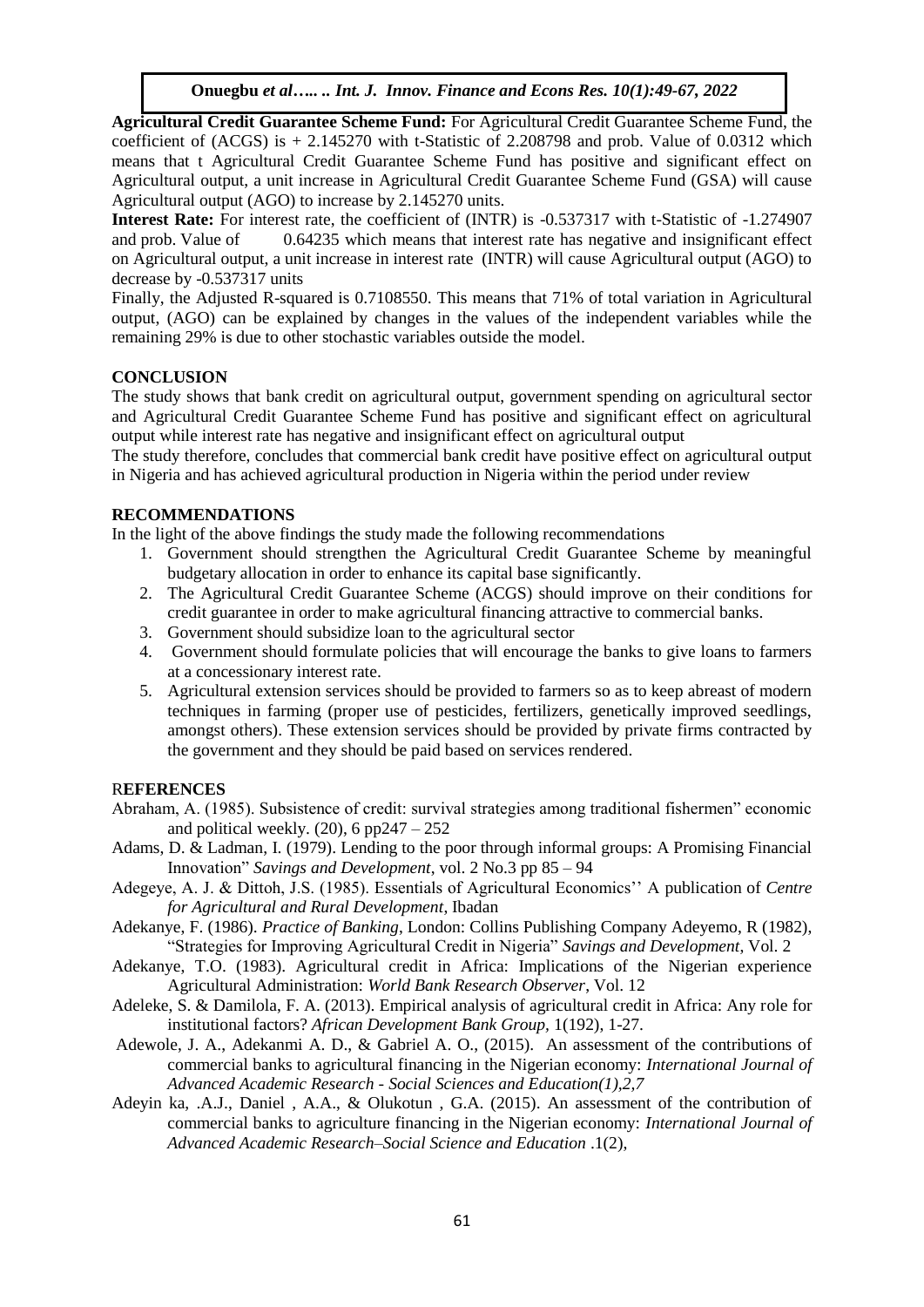- Agunuwa, E. V. Inaya, L .,& Proso., T., (2015). The impact of commercial banks' credit on agricultural Productivity in Nigeria (time series analysis 1980 - 2013): *International Journal of Academic Research in Business and Social Sciences (5),3,9*
- Akinwunmi, J.A. (1999). *Mobilizing small-scale savings through co-operative savings and credit associations In Mobilizing of savings among non-traditional users of the banking industry in Nigeria* (ed) V.O. Akinyosoye. Ibadan: Ibadan University Press, pg 6-11
- Aku, P.S. (1999). Comparative Analysis of NAC\$ and ACGSP Loan Disbursement to Agriculture in Nigeria: *Journal of Social and Management Studies*, Bayero University, Kano
- Alegieuno, J. (2008). Rationalizing the Role of Central Banks in Development Financing." Paper delivered at the 2nd *Central Bank Forum organized by AFRACA*, Lusaka, Zambia, 23\_25th September
- Altunbas, Y., Gambacorta, L., & Marques-Ibanez, .D. (2009). Bank risk and monetary policy'' *ECB Working Paper* 1075
- Ammani et al (2014). Input Supply and the development of commercial agriculture in Nigeria: Constraints to Fertilizer use in Maize production in Kaduna State: Application of reduced vector autoregressive (VAR) technique: *European Journal Of Accounting Auditing And Finance Research (2),9, 4*
- *Analysis and Management for Central Bank of Nigeria* Abuja 2007:15-6
- Anya O.A (2001). Economic Infrastructure and National Devolvement: CBN Annual Monetary Policy Conference on Growing the Nigeria Economy", *CBN* held at NICON Hilton Hotel, Abuja, PP 45-50
- Aryeetey, E. (1996). Rural finance in Africa: Institutional developments and access for the Poor'', In the Proceedings of the Annual *World Bank Conference in Development Economic*, The World Bank, Washington DC
- Aryeetey, T.(1997). Rural Finance in Africa: Institutional Development and Access for the Poor" *in*  M. Bruno and B. Pleskovic (eds) Proceedings of the *Annual World Bank Conference on Development Economics* Washington DC. Pp149-154
- Aryeteey, E. (1995). *Informal Finance in Africa: Filling the niche* , Kenya: East African Educational Publishers Limited, pg 1-15
- Athanasius N. N., (2017). An analysis of banks' credit and agricultural output in Nigeria: 1980-2014: *International Journal of Innovative Finance and Economics Research 5(1):54-66,*
- Barham, B.L; Boucher, S & Carter M.R. (1996), "Credit Constraints Credit Unions and Small scale producers in Guatemala" *World Development*, 24(5): 793-806
- Berger A. & Udell G (2004). The institutional memory hypothesis and the pro- cyclicality of bank lending behavior: *The Journal of Financial Intermediation* Vol. 13
- Bernanke, B.S, & Gertler, M. (1995). Inside the black box: The credit channel of monetary policy transmission'', *The Journal of Economic Perspectives,* Vol. 9
- Bernanke, B.S, and Lown, C (1991). The credit crunch'' *Brookings Papers on Economic Activity*
- Binswanger, I &Townsend, R. (1999). Spurring Agriculture Land Rural Development'', In the Proceeding of the Conference "Can Africa Claim the 21<sup>st</sup> Century?" *African Development Bank,* Abidjan
- Borio, C, & Zhu, H (2008). Capital regulation, risk-taking and monetary policy: a missing link in the transmission mechanism?'' *BIS Working Paper* No. 268
- Borio, C., Furne, C., & Lowe, P. (2001), ''Procyclicality of the financial system and financial stability: issues and policy options'' *BIS Papers* Vol. 1
- Carter, M.R. & Boucher, S. (1994). Goodbye Financial Repression, Hello Financial Exclusion: The Economic Space for Financial Market Innovation" Unpublished Paper Madison WI *Department of Agricultural Economics, University of Wisconsin*
- Castle, A.O. (1987). Rural Finance for Growth and Poverty Alleviation'' *World Bank Research Working Paper* 95 *Central Bank of Nigeria: Annual Reports and statistical bulletin 1977 –* 1988
- CBN (2007). Annual Reports and Statement of Accounts 2007'', *Central Bank of Nigeria*
- Central Bank of Nigeria (2007).Agricultural Credit Guarantee Scheme Fund of Nigeria (ACGSF): An impact assessment*"* A study conducted by *Centre for Resource*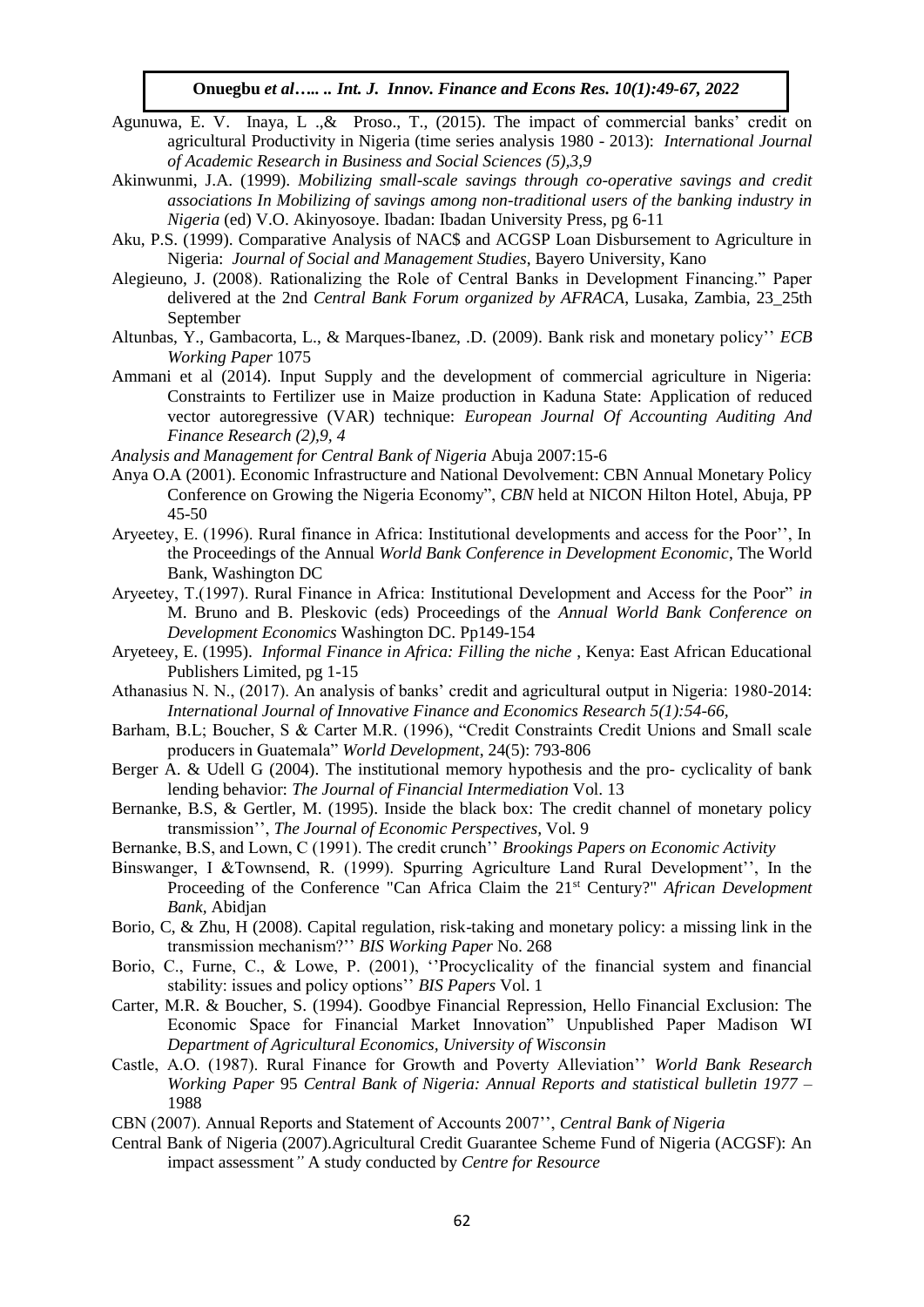- Central Bank of Nigeria (2009). Comprehensive Guidelines for Banks and State Governments: guidelines for Large Scale Agricultural Credit Scheme LASACS" *Central Bank of Nigeria*, Abuja
- Chinasa J. & Making D. (2013). Bank credit and agricultural output in South African: a cobb-douglas empirical analysis. *International Business and Economic Research Journal 12(4).*
- Chinasa J. & Making D. (2013,). Bank credit and agricultural output in South African: A Cobb-Douglas Empirical analysis. *International Business and Economic Research Journal 12(4).*
- Chinweoke, N., Egwu, C. C. & Nwabeke, E. C. (2015). Impact of commercial Banks' Loans and
- Chisasa, S. (2015). An econometric analysis of bank lending and agricultural output in South Africa: A survey approach. *The Journal of Applied Business Research,* 31(1), 163-174
- Dele, O. P. (2009). Institutions' contributions to agricultural development in Nigeria" [http://www.businessdayonline.com/index.php?option=com\\_content&view=article&id](http://www.businessdayonline.com/index.php?option=com_content&view=article&id) =3585:institutions\_contributions\_to\_agricultural\_development\_in\_nigeria&catid=123:s pecial\_report&Itemid=361 (Accessed 16/10/ 2010)
- Development*"*, *Winrock International Institute for Agricultural Development*, 192-5
- Duong, P. B. & Izumida Y (2002). Rural development finance in vietnam, a micro econometric Analysis of Household surveys" *World development*, vol. 30 ( 2 ); 319 - 335
- Ekezie, E.S. (1997). *The Elements of Banking: Money, Financial Institutions and Markets*, Onitsha, Africana-Fep Publishers
- Emecheta B. C. & R. C. Ibe (2014). Impact of bank credit on economic growth in Nigeria:
- Enyim, O.B., Ewno, E. N. & Okoro, O. T. (2013). Banking sector credit and the performance of the agricultural sector in Nigeria. *European Journal of Scientific Research,* 23(2), 35 – 55.
- Enyim, O.B., Ewno, E. N. & Okoro, O. T. (2013). Banking sector credit and the performance of the agricultural sector in Nigeria. *European Journal of Scientific Research,* 23(2), 35 – 55.
- Ernest T. (2014). The impact of commercial bank's lending on the performance of the agricultural sector in Nigeria, 1972-2012: Choba Port Harcourt
- Essang, S.M. & Olajide, S.0. (1974), *Intermediate Economic Analysis,* Ibadan, Aromolaran Publishing Company Limited
- Eyo, E. (1985). The Agricultural credit guarantee scheme (ACGS)'' .*CBN Bullion,* Vol 10
- Falusi, A.O.( 1995). An overview of Nigeria's rural economy: Status, problems and potentials" *NCEMA workshop Paper*, August, lbadan
- Fasipe, A. (1990). *Nigeria's External Debt*, Ile-Ife: Obafemi Awolowo University Press Feder, G.Lau, L.J; Lin, J.Y and Luo, X (1990), "The Relationship Between Credit and Productivity in Chinese Agriculture: A Micro-economic Model of Disequilibria" *American Journal of Agricultural Economics*, Vol. 72 (5): 1151-1157
- Garba, I. G. (1987). Credit and finance for Agriculture in Nigeria'' *CBN Bullion,* Vol. 11 (1) Harrington, S.E. and G.R. Niehaus (1999), *Risk Management and Insurance*, Boston, USA Irwin McGraw-Hill
- Hernando I, & Martinez-Pages J (2001). Is there a bank lending channel of monetary policy in Spain?'' *European Central Bank Working Paper* 99
- IBRD/World Bank (2009). Gender in agriculture sourcebook'', *The International Bank for Reconstruction and Development, The World Bank*, Washington, DC.
- Idachaba, F.S. (1995). Food for all Nigerians. Is there hope?" Alumni lecture series of the *University of Ibadan*, University of Ibadan Press
- Idachaba, F.S. (2000). *Topical issues in Nigerian agriculture: Desirable and workable Agricultural policies for Nigeria in the first decade of the 21st century*, University of Ibadan: University of Ibadan Press
- Ijaiya G.T. & Abdulraheem A. (2000). Commercial banks credits to the agricultural
- Imoughele (2013). Commercial bank credit accessibility and sectoral output performance in a deregulated financial market economy: *Empirical evidence from Nigeria" Journal of Financial and Banking Management, (1),2,5*
- International Food Policy Research Institute (2008). Agricultural public spending in Nigeria", *development strategy and governance division IFPRI* Discussion paper 00789 September
- Ioannidou, V, & Penas, M.F (2008). Deposit insurance and bank risk-taking: Evidence from internal loan ratings'', *TILEC Working Paper* 22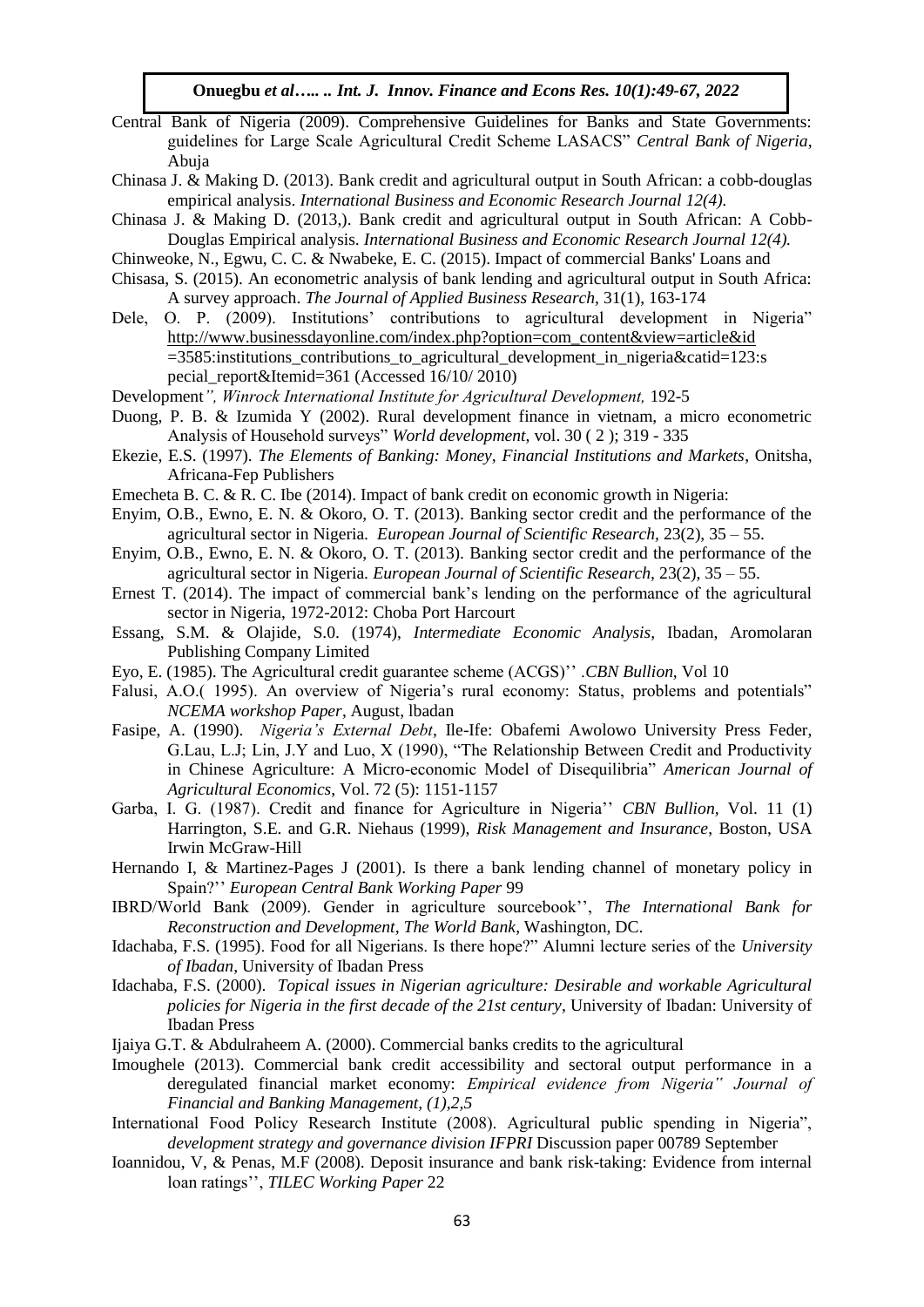Isiorhovoja, R.A & Chukwuji, C.O (2009). Effects of the operations of the agricultural

- Jonathan E. O., & Cynthia A. N., (2017). The impact of deposit money bank's agricultural credit on agricultural productivity in Nigeria: Evidence from an Error Correction Model: *International Journal of Economics and Financial Issues, 2017, 7(2), 513-517.*
- Juppelli, T. (1990). Who is credit Constrained in the U,S. Economy*?" The Quarterly Journal of Economic*s, Vol. CV (1) (February, 1990): 219-234
- Kareem, K. R. O., Bakare, H. A., Raheem, K. A., Olagumela, S. E., Alawode, O. O. & Ademoyewa, G. R. (2013). Analysis of factors influencing agricultural output in Nigeria: macro-economic perspectives. *American Journal of Business, Economics and Management,* 1(1), 9-15.
- Kashyap A.K, & Stein, J.C (2000). What do a million observations on banks say about the transmission mechanism of monetary policy'' *The American Economic Review*
- Kashyap, A.K, Stein, J.C (1995). The impact of monetary policy on bank balance sheets'' *Carnegie-Rochester Conference Series on Public Policy*
- Kishan, R, & Opiela, T. (2000). Bank size, bank capital and the bank lending channel'' *Journal of Money, Credit and Banking* 32(1)
- Lawal, A.A. (1997). The Economy and the State from the Pre-colonial Times to the Present" in Osuntokun, A. and Olukoju, A. (eds.) *Nigerian Peoples and Cultures* Ibadan: Davidson
- Loupias, C., Savignac, F. & Sevestre, P. (2001). Monetary policy and bank lending in France: are there asymmetries?'' *ECB Working Paper* (101)
- Mafimisebi, T. E, Oguntade, A. E & Mafimisebi, O. E. (2008). A Perspective on partial credit guarantee schemes in developing countries: the case of the Nigerian Agricultural credit guarantee scheme fund (ACGSF)'' A Paper presented at a *World Bank c*onference at Washington D.C from March
- Mafimisebi, T.E. (2006). Trend performance in credit financing of rural business activities in Nigeria: A case study of community banks in Ibadan, Oyo State" *International Journal of Agriculture and Rural Development*, 7 (1):50-60
- Modebe N. J., Ugwuegbe, S. U. & U. R.O (2014). The impact of bank credit on the growth of Nigerian economy: A Co Integration Approach: *Research Journal Of Finance And Accounting [Www.Iiste.Org](http://www.iiste.org/) Issn 2222-1697 (Paper) Issn 2222-2847 (Online) (5),10, 4*
- NACRDB (2009). NACRDB in Perspective" Available at [http://www.nacrdb.com,](http://www.nacrdb.com/) (accessed 27/09/2010)
- Nagy, J.G. & Edun, O. (2002). Assessment of Nigerian government fertilizer policy and suggested alternative market-friendly policies" Confidential Draft, *IFDC*
- Nigeria (1994 2013).: *International Journal of Arts and Sciences,* 08 (05):. 29–36.
- NISER (2003). A review of Nigerian development: The Agricultural Sector. Report by the Agricultural and Rural Development Department", *Nigerian Institute of Social and Economic Research*, Pg 22
- Njoku J. E (1986). Loan Diversion as a cause of loan Default in Nigeria: Causes, Consequences and Preventive measures" A Paper presented at the *NACB Seminar* Owerri. November 18 – 21 1986:8-10
- Nnamocha, P. N. & Charles N. E. (2015). Bank credit and agricultural output in Nigeria (1970 2013): An Error Correction Model (ECM) Approach: *British Journal of Economics, Management & Trade 10(2), 1*
- Nnanna, O.J. (2005). Beyond bank consolidation: The impact on society'', Consolidation of Nigeria's Banking Industry: Proceedings of the Fourth Annual Monetary Policy Conference*. Central Bank of Nigeria (CBN),* Abuja, FCT
- Nwankwo, O.C. (2013). A practical guide to research writing for students of research enterprise (Revised fifth Edition). Port Harcourt: University of Port Harcourt Press Ltd
- Nwankwo, U. (1992). *Economic Agenda for Nigeria*, Lagos: Centrist Production Ltd
- Nweze N. J. (1991). The Role of Women's Traditional Savings and Credit Co-operatives in Small farm Development" In Doss, C. R and Olson, C (eds) "Issues in African Rural
- Nwosu, F.O., Oguoma, N.N., Ben-Chendo, N.G., & Henri-Ukoha, A. (2010). The Agricultural Credit Guarantee Scheme Fund: its Roles, Problems and Prospects in Nigeria's Quest for Agricultural Development, *Researcher,* Vol. 2, pp. 87-90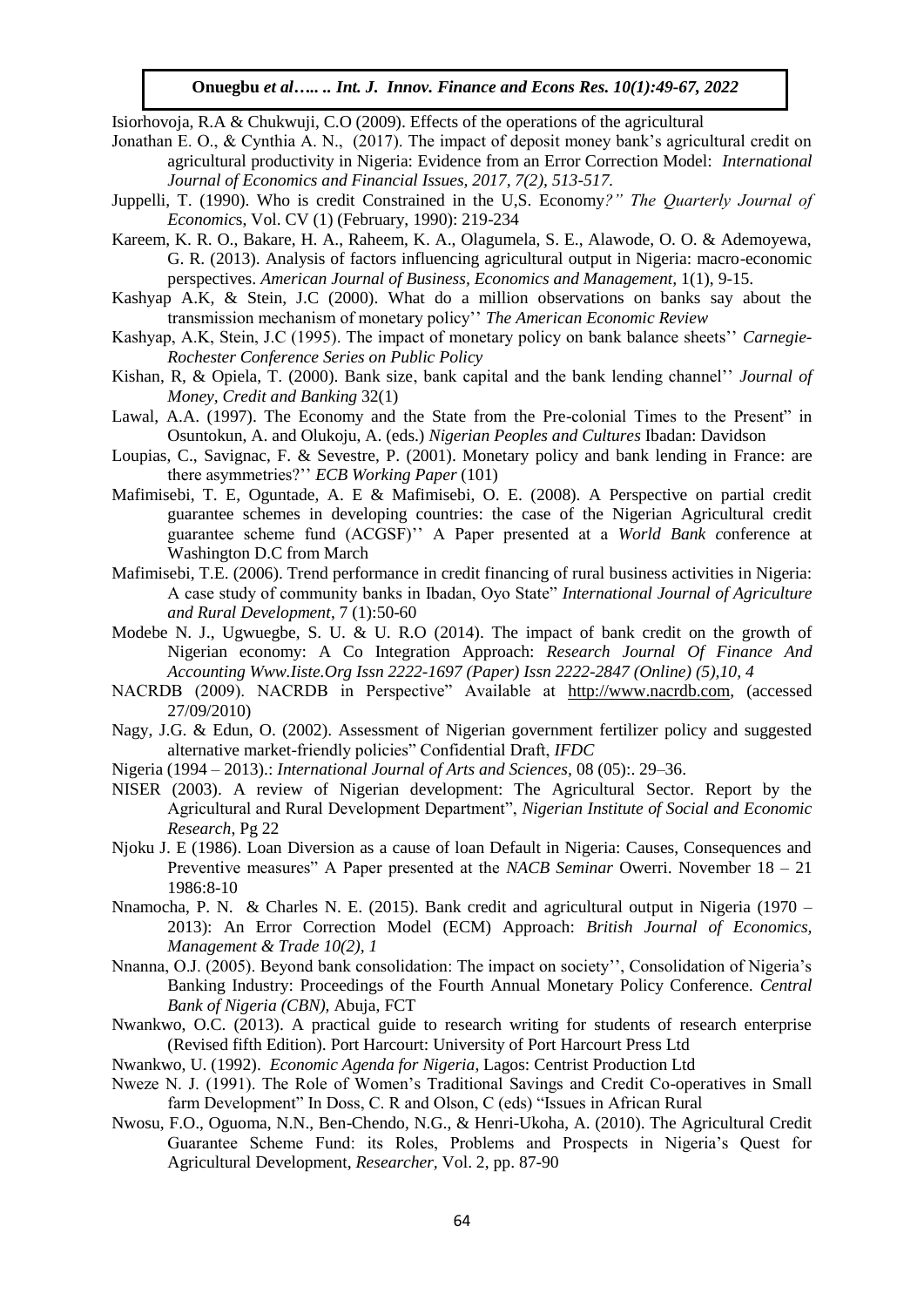**Onuegbu** *et al….. .. Int. J. Innov. Finance and Econs Res. 10(1):49-67, 2022*

|            |  |  |  |  | Nzotta, S.M. (1999). Money, banking and Finance: Theory and Practice, Lagos, Intercontinental |
|------------|--|--|--|--|-----------------------------------------------------------------------------------------------|
| Publishing |  |  |  |  |                                                                                               |

- Obilor, S.I. (2014). The impact of commercial banks,, credit to agriculture on agricultural development in Nigeria: An Econometric Analysis. International Journal of Business, Humanities and Technology, (3),1, 85-94.
- Ogar, A., Nkamare, S.E & Charles .E.(2014). Commercial bank credit and its contribution on manufacturing sector in Nigeria. *Research Journal of Finance and Accountancy 3*(2) 48-66
- Ogen, O. (2002). The role of sugar in the South African Economy, 1850-1995: Some Useful Lessons for Nigeria" *AAU: African Studies Review*, Vol.1, No.1
- Ogen, O. (2004). Agriculture and economic development in Malaysia, 1960-1995: A Viable Model for Nigeria" *Journal Economic and Financial Studies*, Vol.1, No.1
- Ogen, O. (2007). The agricultural sector and nigeria's development: Comparative perspectives from the Brazilian Agro-Industrial Economy, 1960-1995'' *Nebula* No 4
- Ogundipe, K.A. (1998). *Fundamentals of Development Economics,* Lagos: Precept Books
- Oguoma N. N O. (2002). An Evaluation of the Agricultural Credit Guarantee scheme in Imo State, Nigeria'' Unpublished Ph.D thesis, *Department of Agricultural Economics, Federal university of Technology* Owerri
- Ogwuma, D. A. (1985). The role of banks in Agricultural financing'' *CBN Bullion*, Vol.9, No 41
- Ogwumike, F.O (1995). The Effects of macro-level government policies on rural development and poverty alleviation in Nigeria" *Ibadan Journal of the Social Sciences* Vol 1, No.1 pp. 85-101
- Okezie, A. Ihugba, Nwosu, Chinedu & Njoku, A.C (2013). An assessment of Nigeria expenditure on the agricultural sctor: Its relationship with agricultural output (1980-2011). *Journal of Economics and International Finance*, Vol. 5 (5):177-186.
- Okolo, D.A. (2004). Regional Study on Agricultural Support, Nigeria's Case. A study prepared for FAO" www.fao.org/tc/tca/work05/Nigeria (Assessed 30/09/2010)
- Okorie, A. (1998). Management of Risk and Default in Agricultural Lending'', in Ijere, M and A. Okorie (eds.), *Readings in Agricultural Finance* Lagos, Longman Nigeria Plc
- Okorji, E. C. & Mejeha R. O. (1993). The formal Agricultural loan in Nigeria: the demand for loans and delinquency problems of small holder farmers in Owerri Agricultural zone of Imo State, Nigeria" *International Journal of Tropical Agriculture (1):11.-13*
- Okuneye, P. A (1995). Nigerian Agriculture on the Run: Refuses to move'' *University of Agriculture*, Abeokuta inaugural Lecture Series No. 2
- Okuneye, P.A. (2005). The agricultural credit guarantee scheme'', *CBN Bullion,* Vol. 12
- Olagunju, M.A. (2000). Economic Issues in Nigeria's Development" in Akinbi, J.O. (ed) (2000) *Towards a Better Nigeria*, Ibadan: Ben Quality Press
- Olaitan, M.A. (2006). Finance for Small and Medium Enterprises: Nigerian's Agricultural Credit Guarantee Scheme Fund. *Journal of International Farm Management*, Vol. 3, pp 1-9
- Olayemi, J.K.(1999). *The need to mobilize savings among non-traditional users of the banking industry In Mobilization of savings among non-traditional users of the banking industry in Nigeria* (ed) V.O.Akinyosoye, Ibadan University Press, Pp 1-5
- Olayide, S.O. (1980). *Characteristics, problems and significance of small farmers In Nigerian small farmers: Problems and prospects in integrated rural development* (ed) S.O. Olayide, J.A. Eweka and V.E. Bello-Osagie, CARD, University of Ibadan, Pp1-15
- Olorunsola E.. Olowofeso, A. A & Adeboye, V. T. A (2017). Agricultural sector credit and output relationship in Nigeria: Evidence from Nonlinear ARDL: *CBN Journal of Applied Statistics (8),2,7*
- Orebiyi, J. S. (1999). The Performance of Rural Credit Markets in Imo State, Nigeria'' Unpublished Ph.D Thesis, *Department of Agricultural Economics, Federal University of Technology*, Owerri
- Padmanabhan, K.P. (1988). *Rural Credit: Lessons for Rural Bankers and Policy Makers* London: Intermediate Technology Publication Ltd
- Peek, J., & Rosengren, E (1995). Bank regulation and the credit crunch'' *Journal of Banking and Finance* Vol. 19
- Qureshi, A. & Ayew D.C (1996). Agriculture and Ghana's Economic Development'' *Journal of Tropical Issues, Vol. 12*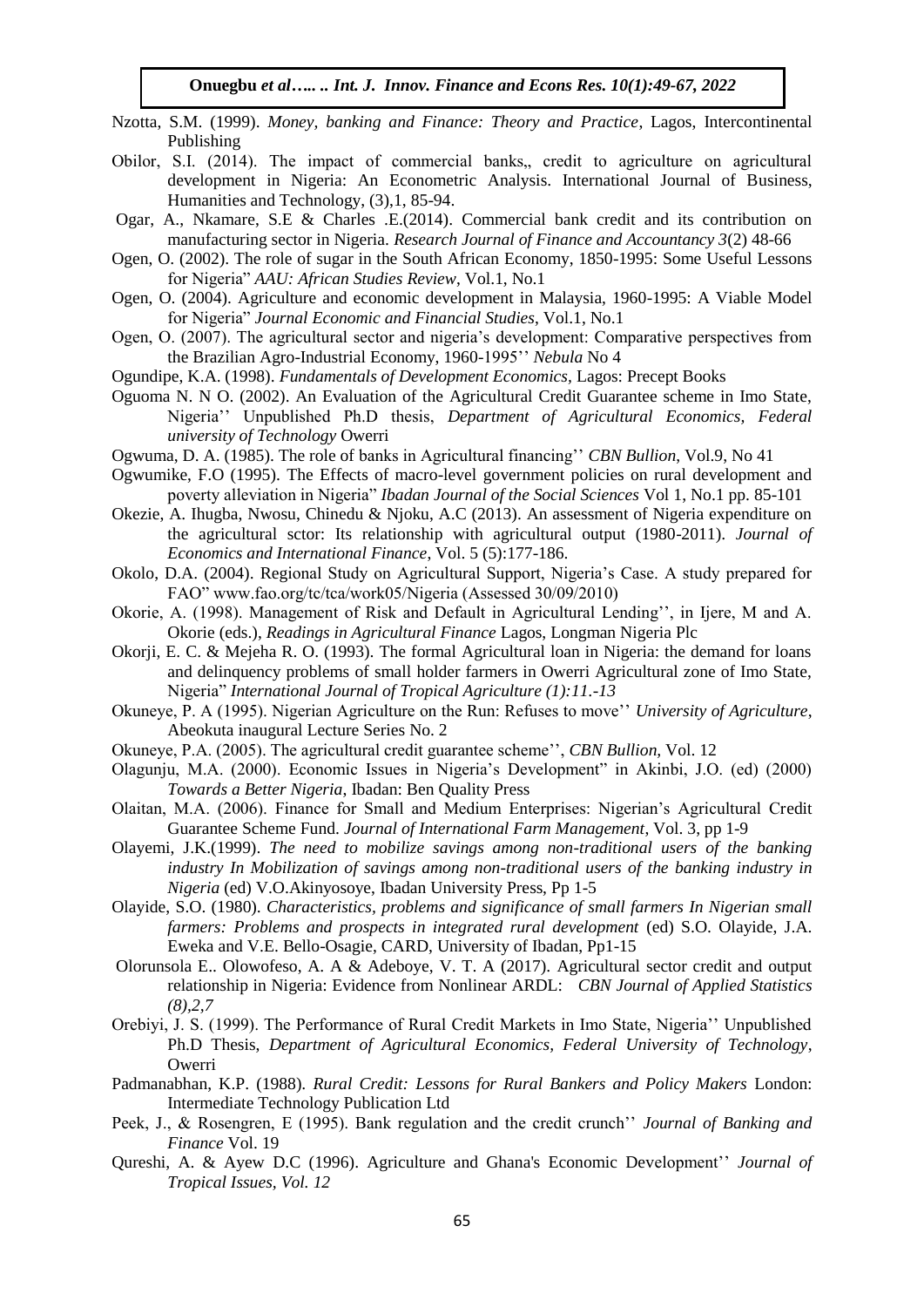- Rahji. M .A.Y and Adeoti A.I (2010). Determinants of Agricultural Credit Rationing by Commercial Banks in South-Western Nigeria'', *International Research Journal of Finance and Economics*, Issue 37
- Rajan, R. (1994). Why bank credit policies fluctuate? a theory and some evidence'' *The Quarterly Journal of Economics* No.109 (2)

Rajan, R. (2005). Has financial development made the world riskier?'' *NBER Working Paper* 11728

*Reserve Bank of New York, Economic Policy Review,* Vol. 260

- Romer, D, & Romer, C.D (2000) ''Federal Reserve Information and the Behaviour of Interest rates'', *American Economic Review* 90(3)
- Sadonlet, E. & De Janvary, A. (1995), *Quantitative Development Policy Analysis* Baltimore, and London: The John Hopkins University press
- Salami, A. & Arawomo, D. F. (2013). Empirical analysis of agricultural credit in Africa: Any role for institutional factors? Tunis, Tunisia, Africa Development's Work Paper, Series 192.
- Shephard, W.G. (1979). *Market Power and Economic welfare*. New York: Random House
- Sial, M.H. & Carter, M.R. (1996), "Financial m ARKET Efficiency in An Agrarian Economy: Microeconomic Analysis of the Pakistan Punjab" *The Journal of Development Studies*, Vol.12 (5) June 1996: 771-198.
- Singh, I., Squire, L. & Strauss, J (1986). *Agricultural Household models: extension Application, and policy*, London: The John Hopkins University press
- Sogules,I. W & Nkoro,E. (2016). The impact of bank credits to agricultural and manufacturing sectors on economic Growth in Nigeria. *International Journal of Economics and Financial Research*, 2 (4):,.74-78
- Soludo, C. C. (2008). Making Finance Work for the Poor" Convocation Lecture delivered at the *Federal University of Technology*, Owerri, February 15
- Soludo, C.C. (2005). Opening Remarks to Conference Participants, in CBN (ed.). Consolidation of Nigeria's Banking Industry: Proceedings of Fourth Annual Monetary Policy Conference. *Central Bank of Nigeria (CBN)*, Abuja, FCT
- Stein, J.C (1998). An adverse-selection model of bank asset and liability management with implications for the transmission of monetary policy''. *RAND Journal of Economics* 29(3)
- Stephen, N.A. & Osagie, E. (1985), *A Textbook on Economics For West African Studies*, Ibadan: University Press
- Stightz, J. (1994). The Role of the state in Fin-animal Markets" Proceedings of the World Bank Conference on Development, Supplement to World Bank, *World Bank Research Observer*, World Bank Washington D.C.
- Stiglitz, J. (1993). Incentives Organisational Structures and Contractual Choice in the Reform of Socialist Agriculture" in Beaverman, A; Brooks, K, Csaki, C.(Eds) *The Agricultural Transition in Central and Eastern Europe and Former USSR.* World Bank, Washington D.C
- Stiglitz, J.E, & Weiss, A (1981). Credit rationing in markets with imperfect information'' American Economic Review, No. 71
- Suna Korkmaz(2015). Impact of bank credits on economic growth and inflation: *Journal Of Applied Finance and Banking, (5),7.9*
- Swinnen, J.F.M. & Gow, H.R., (1999), ''Agricultural credit problems and policies during the transition to a market economy in Central and Eastern Europe'' *Food Policy*, 24(1)
- The World Bank (1998). *Human Development Report*, The World Bank, Washington D. C.
- Toby,J.A & Perterside, D.B (2014). Analysis of the role of bank in financing the agricultural and manufacturing Sectors in Nigeria*. International Journal Research in Business Management*  ,.2 (2) , 9-22.
- Trivelli, C. & Rios, C. D. L. (2009), "Reforming Development Banks that serve Farmers: Is there a Formula?'' *Institute de Estudios Peruanos, Vol 12*
- Udoh, E.J., Omonona, B.T. & J.O. Akintola (2002), "Estimating growth, instability induces and levels of association in number and value of loans guaranteed under the ACGSF in livestock and crop sub-sectors" *Tropical Journal of Animal Science*, 5(1):131-141.
- Uger, Francis. I (2013). The impact of federal government's expenditure on the Agricultural Sector in Nigeria. *Publication of Nasarawa State University, Keffi*. Vol.9 (1). 114-122.